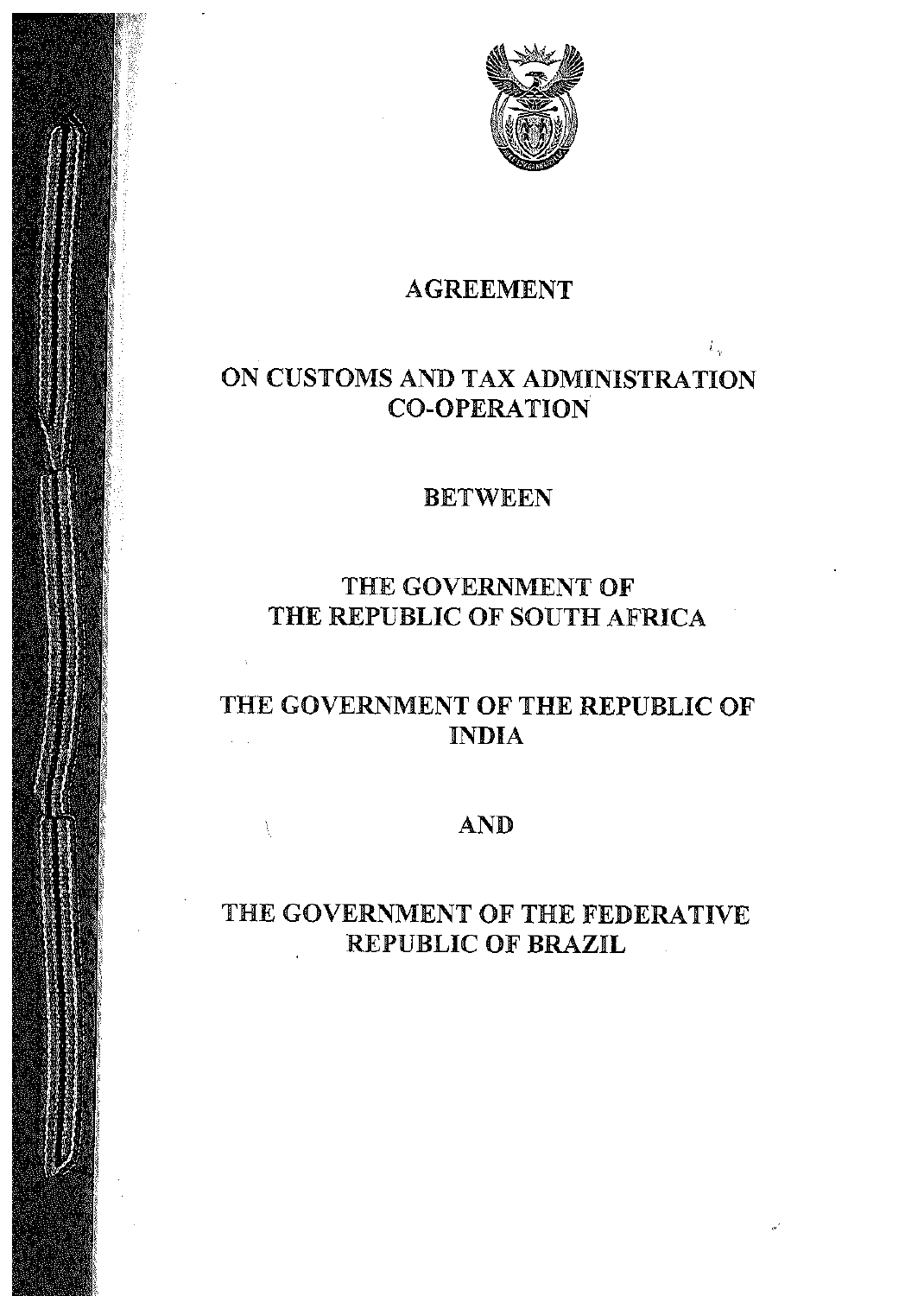### Preamble

The Government of the Republic of South Africa, the Government of the Republic of India and the Government of the Federative Republic of Brazil (hereinafter referred to as "the Parties"):

RECOGNISING the objectives of the India - Brazil - South Africa Dialogue Forum of promoting closer co-ordination on global issues and enhancing trilateral co-operation In sectoral areas;

FURTHER RECOGNISING the importance of the existing and growing economic and commercial links between India, Brazil and South Africa, and desirous of contributing to the harmonious development of those links;

NOTING that effective compliance of Customs and Tax laws can further the economic, fiscal and commercial interests of the Parties;

BELIEVING that co-operation between the Customs and Tax administrations will promote effective compliance, facilitate action against violation of Customs and Tax laws and contribute to the modernization of the respective Customs and Tax administrations;

FURTHER BELIEVING that, in order to attain the aforesaid objectives, there is a need to deepen and enhance Customs and Tax administration co~operation and exchange experiences and best practices;

HAVING regard to obligations under International Conventions already accepted or applied by the Parties;

NOTING the Agreements on Customs and Tax between the Parties Which provide a legal basis for the co-operation envisaged in this Agreement;

HAVE AGREED as follows: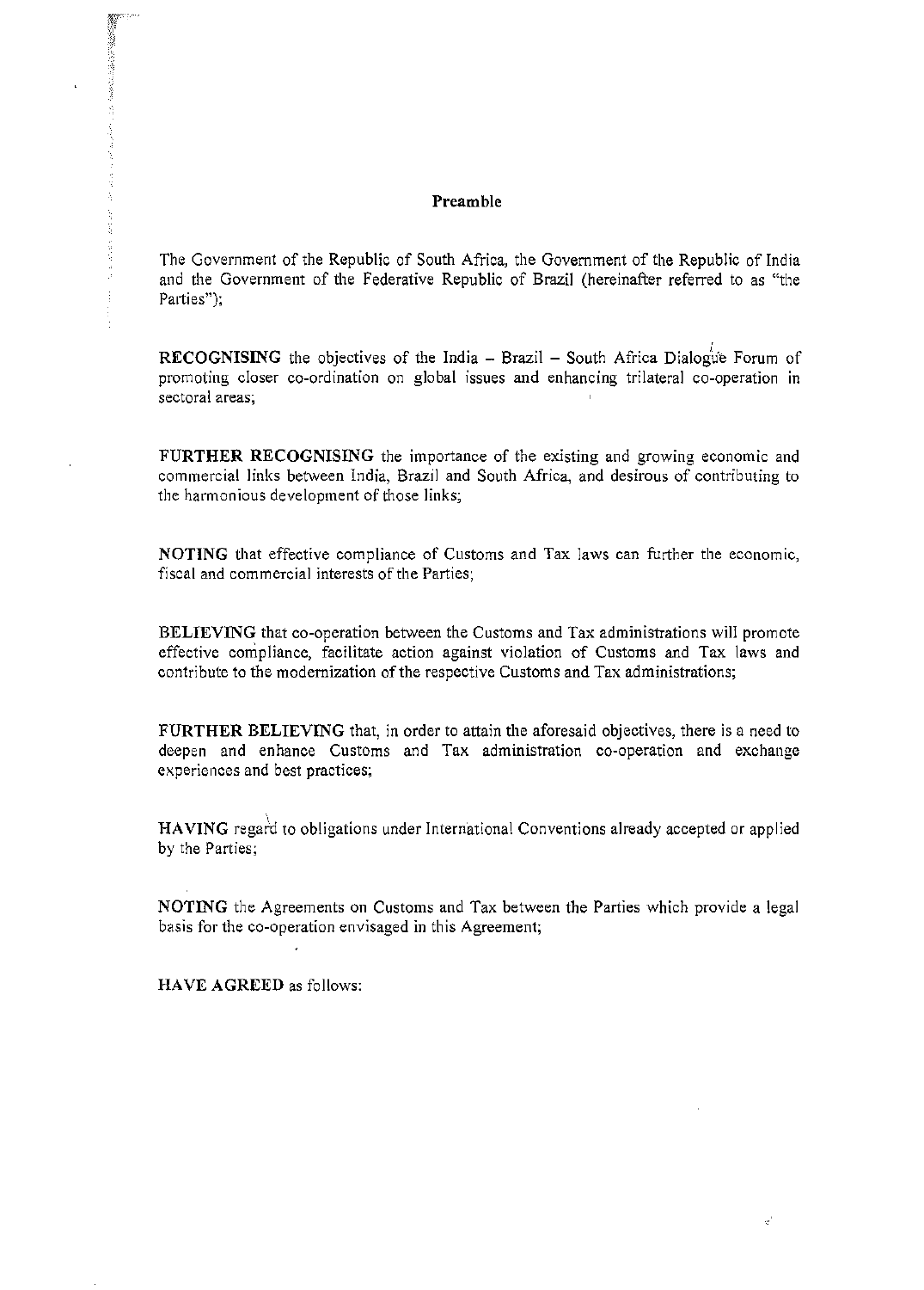### **Article 1**

### **Definitions**

For the purposes of this Agreement, unless the context otherwise requires:

- (a) "administration" means for the Republic of India, the Department of Revenue, for the Federative Republic of Brazil, the Secretariat of the Federal Revenue of Brazil and for the Republic of South Africa, the South African Revenue Service;
- (b) "information" includes any data, whether or not 'processed or analysed, any documents, reports, and other communications in any format, including electronic, or certified or authenticated copies thereof;
- (c) "person" means both natural and legal persons; and
- (d) "personal data" means any data concerning an identified or identifiable person.

### **Article 2**

### **Scope of the Agreement**

This Agreement aims to strengthen the mutual co~operation between the Parties on Customs and Tax administration with the objectives of:

- (a) contributing to the facilitation of legitimate trade and investment;
- (b) combating commercial fraud, smuggling, drug trafficking, money laundering and other illicit international trade activities;
- (c) curbing~busive tax avoidance transactions, arrangements, shelters and schemes; and
- (d) strengthening the modernization programs of the administrations through capacity building and co-operation.

### **Article 3**

#### Areas **of Co-operation**

- 1. The specific areas of co-operation in support of the objectives of this Agreement include:
	- (a) the implementation of Intemational Customs and Tax Instruments;
	- (b) the development of electronic interconnectivity and the real-time exchange of information between the administrations, including the advance and automatic exchange of information;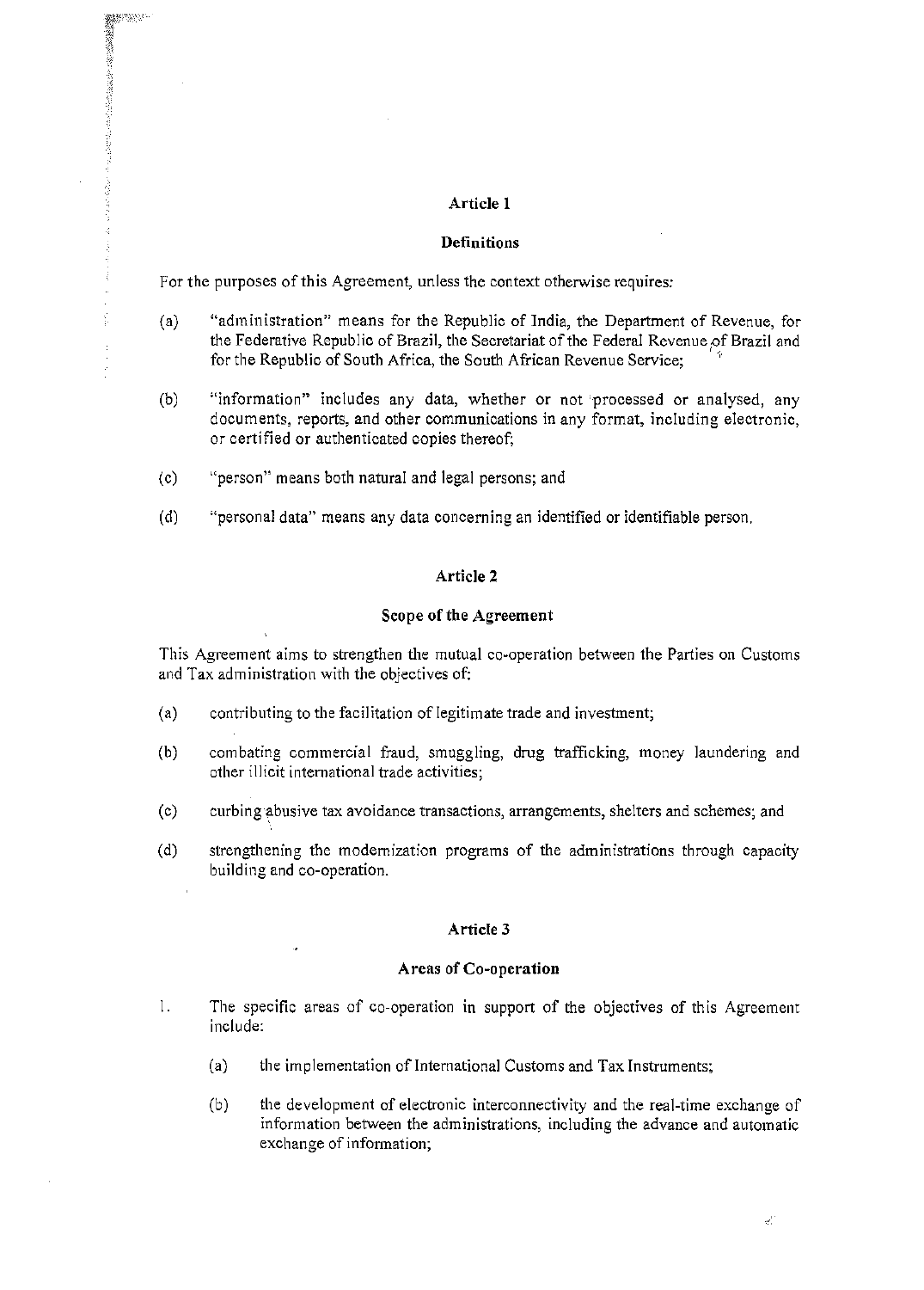- (c) the exchange of information and comparative data analysis and the establishment of mechanisms and systems to facilitate such exchange and analysis;
- (d) the development of common approaches towards risk profiling and assessment;
- ,, (e) the establishment of appropriate valuation and transfer pricing mechanisms and supporting systems;
- (f) the development of common approaches towards illicit Customs and Tax activities;
- $(g)$  the execution of co-ordinated law enforcement activities and the establishment of co-ordinated control or investigation teams to detect and prevent particular types of Customs and Tax offences requiring simultaneous and co-ordinated activities;
- $(h)$  the establishment of trade lanes between the administrations;
- (i) the development of an IBSA Authorised Economic Operator system and mutual recognition of such Operators;
- $(i)$  the exchange of information and best practices on Customs and Tax modernization and specific areas of expertise; and
- $(k)$  the adoption, through consultation, of common positions, including the nomination of mutually agreed candidates, in intemational organizations in which they are represented.
- 2. The administrations may identify additional areas of co-operation in support of the objectives ofthis Agreement.
- 3. This Agreement shall not affect other Agreements signed between the Parties, or between them and third parties, as well as Agreements and Treaties to which they are signatories.
- 4. All assistance within the framework of this Agreement shall be rendered in accordance with the domestic law and administrative provisions of the requested Party and within the competence and available resources of its administration.
- 5. The provisions of this Agreement shall not give rise to a right on the part of any person to obtain, suppress or exclude any evidence or to impede the execution of a request for assistance.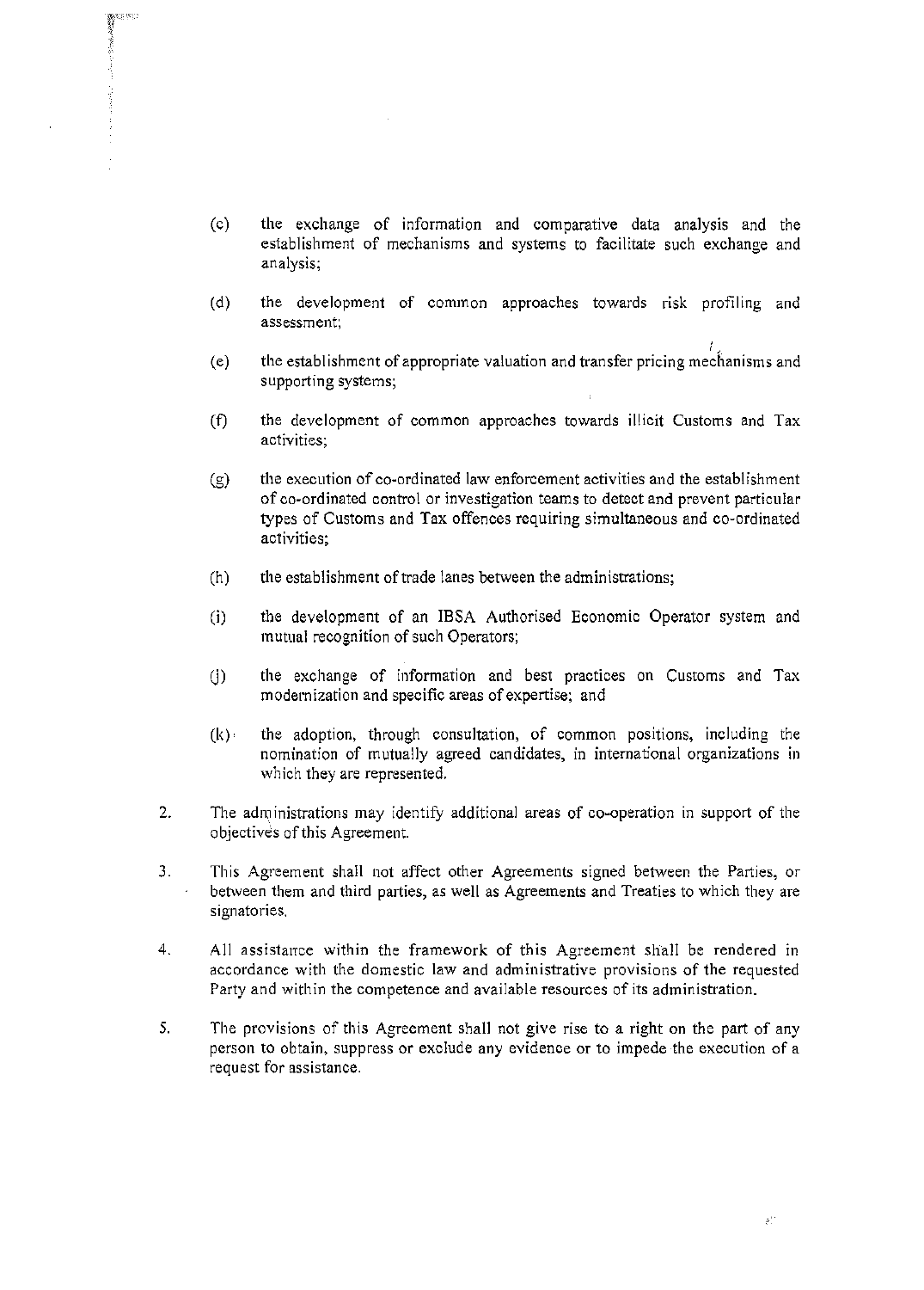### Article 4

### Exchange of Information

The administrations shall provide each other, either on request or on their own initiative, with any available information relating to:

- (a) the prevention and detection of Customs and Tax offences;
- (b) new trends, means or methods relating to Customs or Tax offences and techniques to combat such offences;

ŕ.

- (c) persons known to have committed a Customs or Tax offence Or suspected of committing a Customs or Tax offence;
- (d) any other data that can assist the administrations with risk management;
- (e) any other information which can help the administrations in attaining the objectives of this Agreement.

### Article 5

### Capacity Building and Experience Sharing

The administrations of the Parties shall co-operate with each other in Customs and Tax matters including:

- (a) new Customs and Tax processes, procedures and systems;
- (b) making officers or experts available for the purpose of sharing expertise and advancing the understanding of each other's laws, processes and procedures;
- $(c)$  the exchange of information and experience in the use of systems and technology;
- (d)' the exchange of professional, scientific and technical data relating to Customs and Tax laws and procedures; and
- (e) the initiation' ofjoint studies and projects on Customs and Tax administration.

#### Article 6

### Execution of Assistance

1. The Parties shall identify the areas of interest to them for the development of co· operation, including the activities that need to be executed and the required time frames.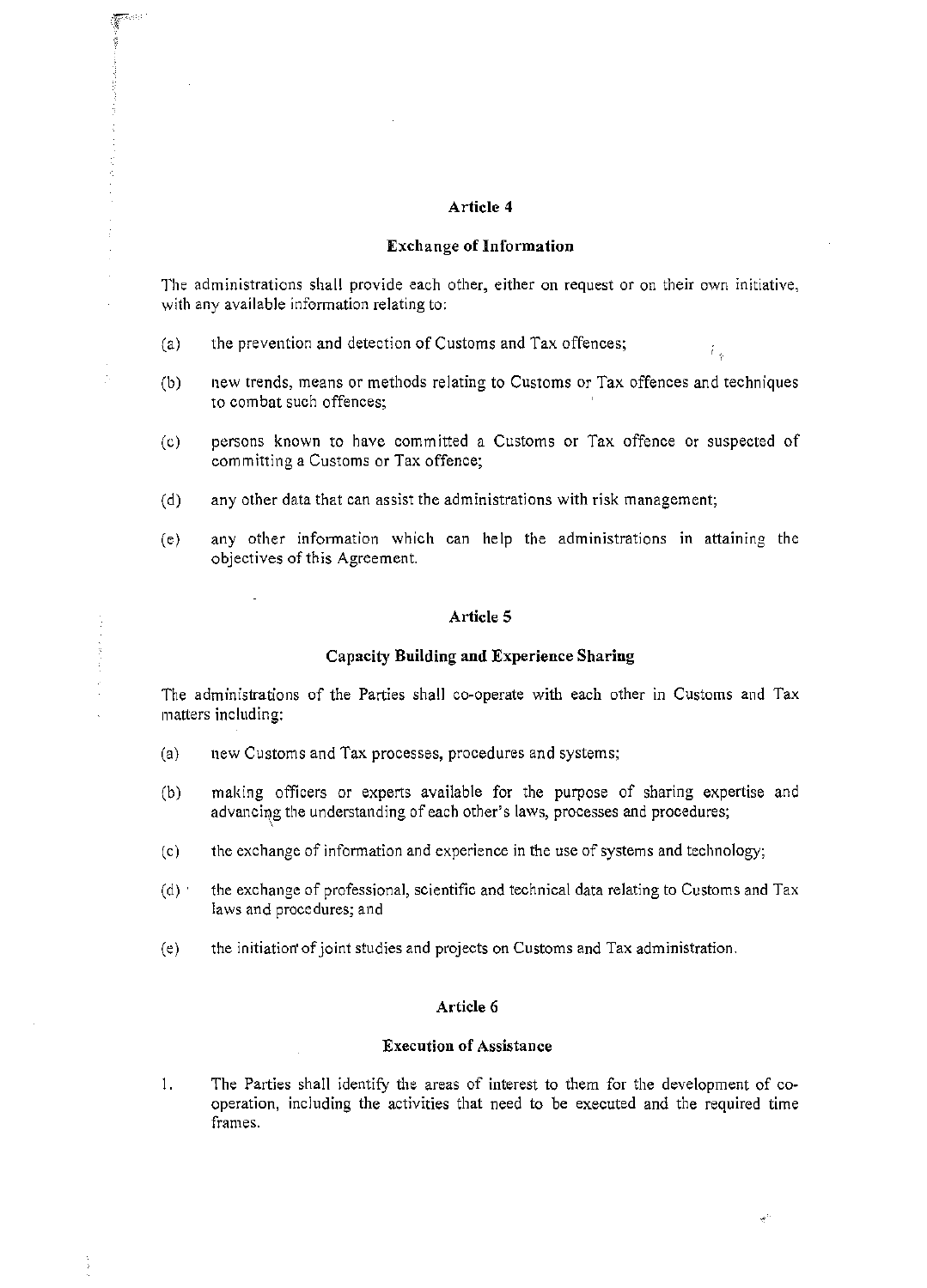2. Each Party shall be responsible for designating an official of its administration to act as a contact point to advance mutual co-operation and to co-ordinate the operational modalities for the execution of this Agreement.

### Article 7

#### Costs

The Parties shall define the terms and conditions under which the co-operation will be executed as well as the manner in which the costs shall be borne.

ŧ,

#### Article 8

#### Confidentiality of Information

Any information communicated in any form under this Agreement shall be treated as confidential and shall at least be accorded protection and confidentiality similar to that accorded to the same kind of information under the domestic law of the Party receiving the in formation.-Any restriction in use of information shall be notified in writing to the Party receiving that information.

#### Article 9

#### Annexes

The administrations shall adopt such Annexes as are necessary to facilitate the implementation ofthis Agreement. Such Annexes shall enter into force after approval by the Parties in accordance with their constitutional requirements and shall form an integral part of this Agreement,

#### Article 10

#### Implementation of the Agreement

The implementation of this Agreement shall be subject to the procedures agreed to by the administrations and availability of resources.

#### Article 11

#### Entry into Force

This Agreement shall enter into force upon signature thereof by the Parties.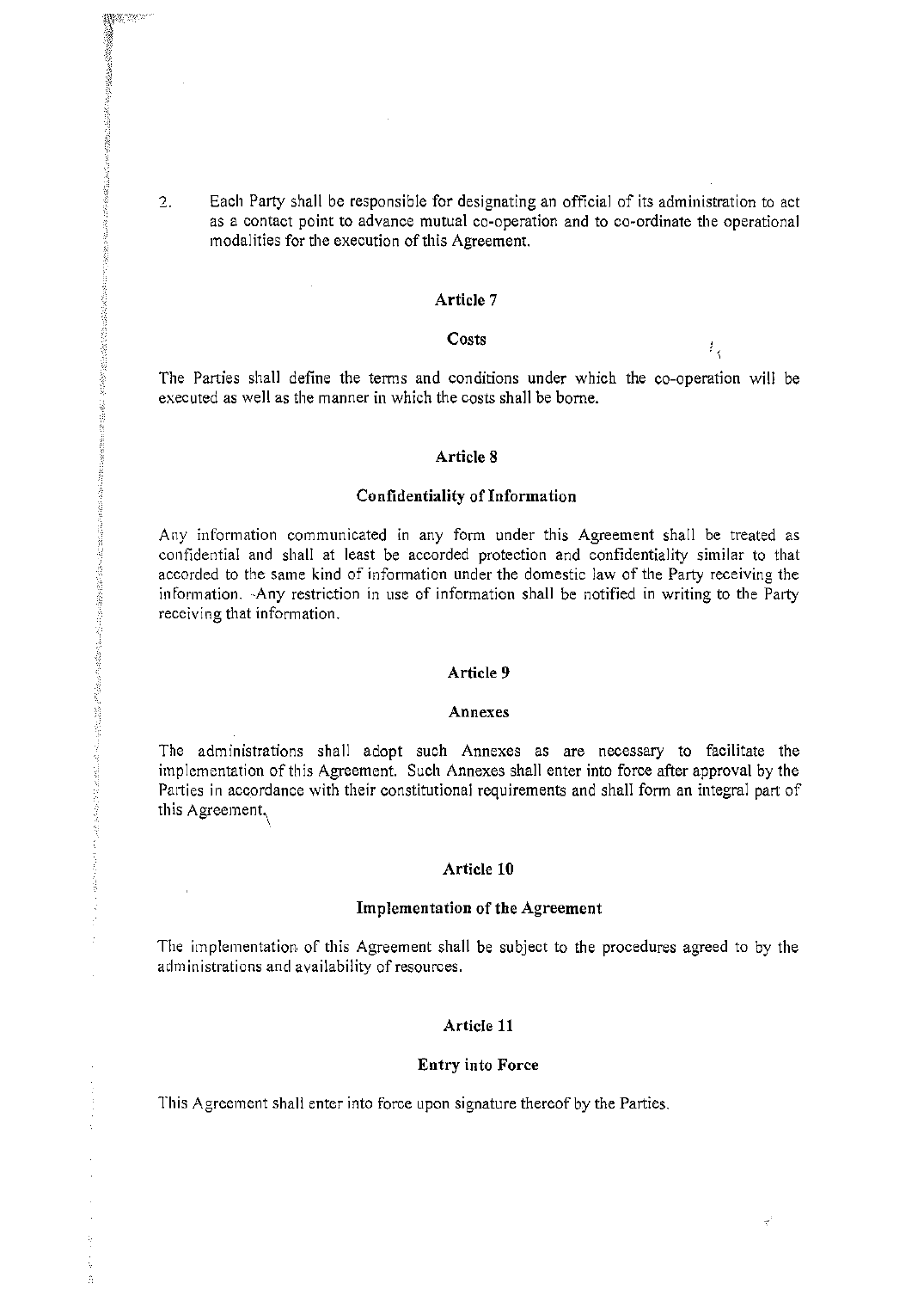### Article 12

#### Duration and Termination

- 1. This Agreement shall be of unlimited duration but a Party may tenninate it at any time by notification in writing through the diplomatic channel to the other Parties.
- 2. The termination shall take effect six months from the date of the notification of the denunciation to the other Parties. Ongoing proceedings at the time of termination shall nonetheless be completed in accordance with the provisions of this Agreement.

#### Article 13

#### Amendments

The Parties may, at any time, amend this Agreement by mutual consent in writing.

IN WITNESS WHEREOF, the undersigned, being duly authorized by their respective Govemments, have signed this Agreement

DONE at  $\triangle$ KETORIA..., in triplicate, this  $\therefore$  7.  $\forall$  A. ........ day of  $\triangle$ -rocket 200.7, in the English, Hindi and Portuguese languages, all texts being equally authentic.

leima

FOR THE GOVERNMENT OF THE REPUBLIC OF SOUTH AFRICA

FOR THE GOVERNMENT OF THE REPUBLIC OF INDIA

FOR THE GOVERNMENT OFTHE FEDERATIVE REPUBLIC OF BRAZIL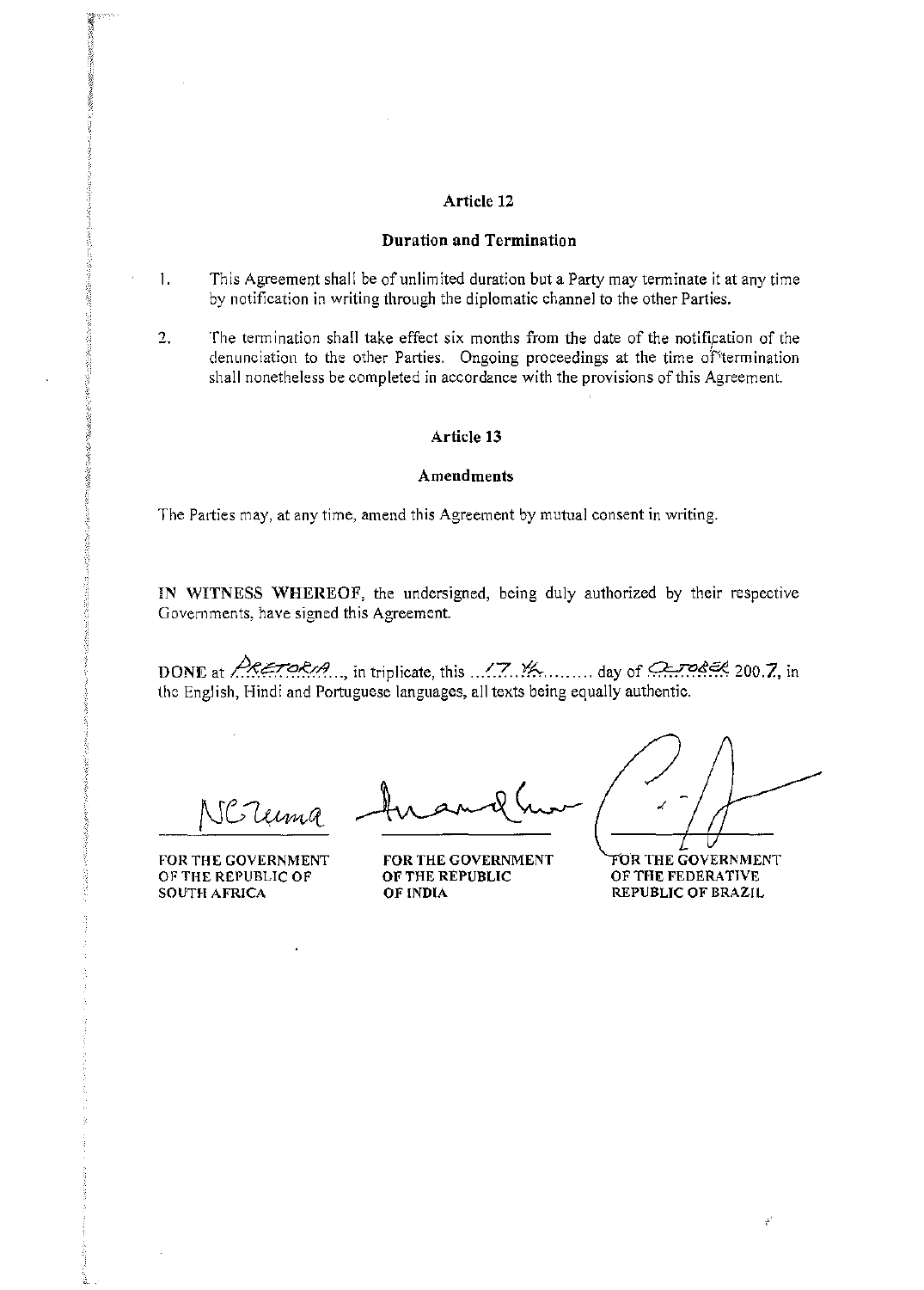पर करार

# \सीमा शुल्क और कर प्रशासन सहयोग

के बीच

# दक्षिण अफ्रीका गणराज्य की सरकार

तथा

ब्राजील संघ गणराज्य की सरकार

 $t_{\rm g}$ 

وفرد

भारत गणराज्य की सरकार,

 $\sim$   $\sim$ 

 $\mathcal{L}^{(1)}$ 

 $\bar{1}$ 

 $\hat{\mathbf{a}}$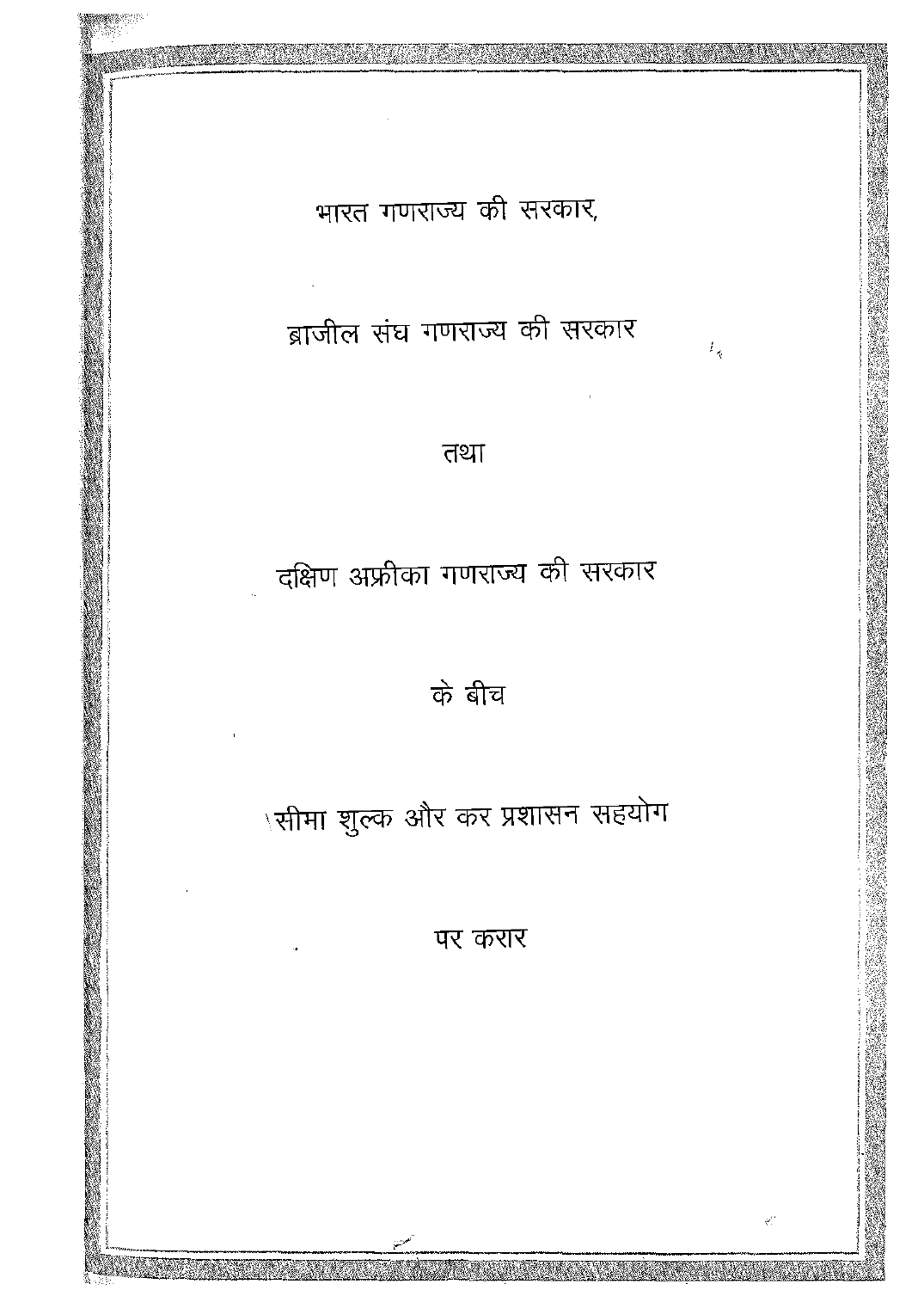#### प्रस्तावना

भारत गणराज्य की सरकार, ब्राजील संघ गणराज्य की सरकार तथा दक्षिण अफ्रीका गणराज्य की सरकार (एतद्पश्चात् "पक्षकारों " के रुप में उल्लिखित):

वैश्विक मुद्दों पर निकट सहयोग को प्रोत्साहन देने तथा विशेष क्षेत्रों में त्रिपक्षीय सहयोग को बढ़ाने के लिए भारत-ब्राजील-दक्षिण अफ्रीका विशेष वार्ता मंच के उद्देश्यों को समझते हुए :  $t_{\rm w}$ 

साथ ही भारत, ब्राजील और दक्षिण अफ्रीका के बीच वर्तमान और बढ़ते हुए आर्थिक एवं वाणिज्यिक संबंधों के महत्व को समझते हुए तथा उन संबंधों के सहयोगपूर्ण विकास में योगदान करने की इच्छा रखते हुए;

इस बात पर गौर करते हुए कि सीमा शुल्क और कर कानूनों के प्रभावी अनुपालन से पक्षकारों के आर्थिक, राजकोषीय एवं वाणिज्यिक हित को लाभ पहुंचेगा;

यह विश्वास रखते हुए कि सीमा शुल्क और कर प्रशासन के बीच सहयोग से प्रभावी अनुपालन को प्रोत्साहन मिलेगा, सीमा शुल्क और कर कानूनों के उल्लंघन के विरुद्ध कार्रवाई सुकर होगी तथा संबंधित देशों के सीमा शुल्क और कर प्रशासनों के आधुनिकीकरण में योगदान मिलेगा;

साथ ही यह विश्वास करते हुए कि उपर्युक्त लक्ष्यों को प्राप्त करने के लिए सीमा शुल्क और कर प्रशासन सहयोग को बढ़ाने और सघन करने तथा अनुभवों और सर्वोत्तम प्रक्रियाओं का आदान प्रदान करने की आवश्यकता है;

पक्षकारों द्वारा पहले से स्वीकृत अथवा अनुप्रयुक्त अंतर्राष्ट्रीय अभिसमय के अंतर्गत दायित्वों का सम्मान करते हुए:

सीमा शुल्क और कर पर पक्षकारों के बीच करार, जो इस करार में परिकल्पित सहयोग के लिए आधार प्रदान करते हैं, को ध्यान में रखते हुए;

निम्नलिखित के लिए सहमत हुए है: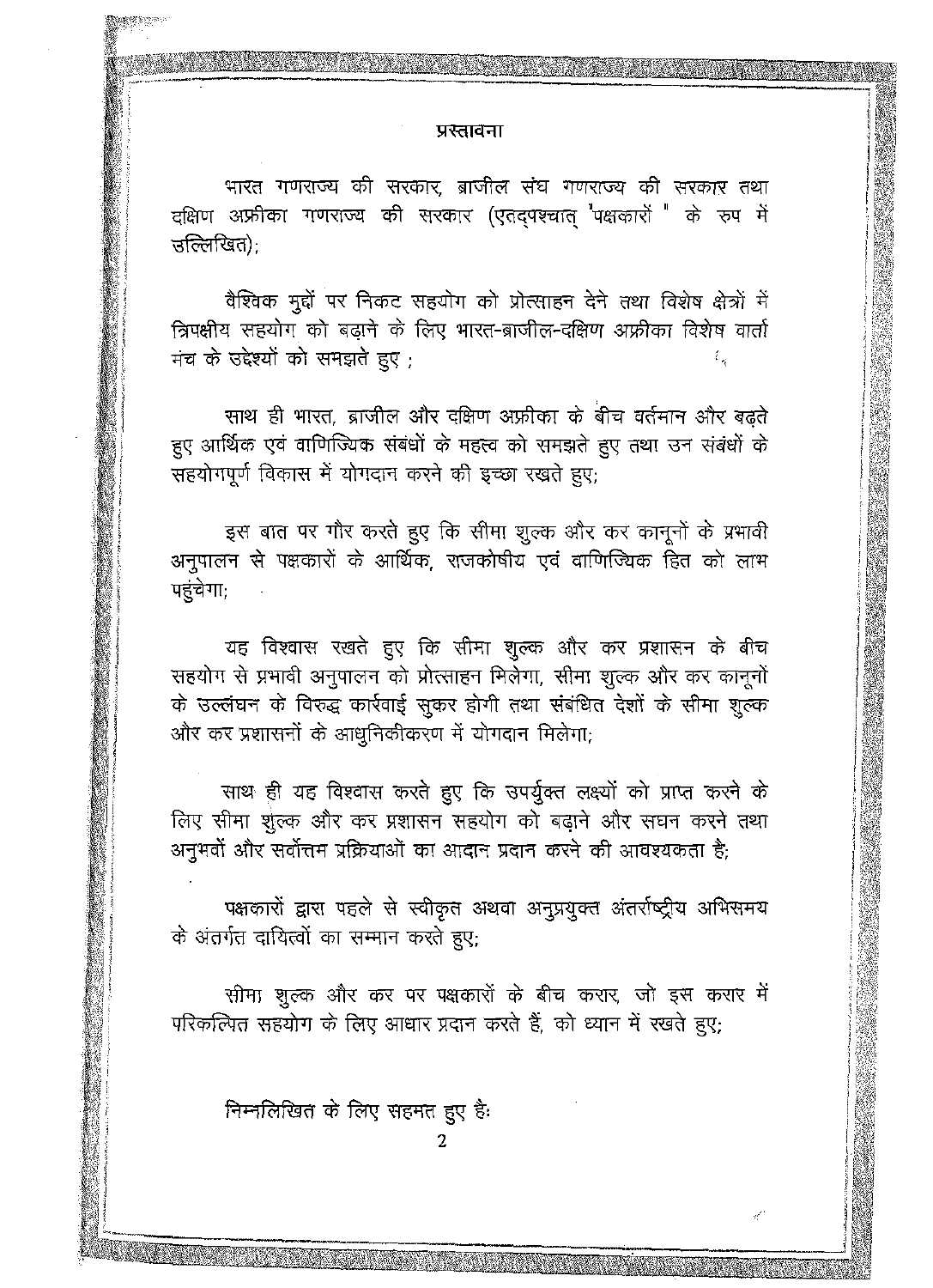# अनुच्छेद-1 परिभाषाएं

इस करार के उद्देश्यों के लिए जब तक पाठ में अन्यथा अपेक्षित नहीं हो:

(क) " प्रशासन" का अर्थ भारत गणराज्य के लिए राजस्व विभाग, ब्राजील संघ गणराज्य के लिए ब्राजील संघीय राजस्व का सचिवालय और दक्षिण अफ्रीका गणराज्य के लिए दक्षिण अफ्रीका राजस्व सेवा है;

(ख) " सूचना " में कोई भी आंकड़ा, चाहे उनपर कार्रवाई की गई हो अथवा उनका विश्लेषण किया गया हो अथवा नहीं, कोई भी दस्तावेज, रिपोर्ट एवं किसी भी प्रपत्र में कोई भी अन्य पत्राचार उनकी इलेक्ट्रोनिक अथवा प्रमाणित अथवा अधिप्रमाणित प्रतियाँ सहित, शामिल हैं:

" व्यक्ति का अर्थ है सामान्य एवं विधिक व्यक्ति; तथा  $(\pi)$ 

(घ) " वैयक्तिक आंकड़ा " का अर्थ है पहचान किए गए अथवा पहचान किए जाने वाले व्यक्ति से संबंधित आंकड़ा ।

# अनुच्छेद-2 करार का दायरा

इस करार का लक्ष्य निम्नलिखित उद्देश्यों के लिए पक्षकारों के बीच सीमा शुल्क और कर प्रशासन पर पारस्परिक सहयोग को सुदृढ़ करना:

वैधानिक व्यापार और निवेश को सुकर बनाने में योगदान करना ; (क)

(ख) वाणिज्यिक धोखाधड़ी, औषधि तस्करी, धन शोधन एवं अन्य अवैध अंतर्राष्ट्रीय व्यापार कार्यकलापों को रोकना;

(ग) दोषपूर्ण कर अपवंचन कारोबारों, व्यवस्थाओं, आश्रय एवं स्कीमों को रोकना;

(घ) क्षमता निर्माण एवं सहयोग के जरिए प्रशासनों के आधुनिकीकरण कार्यक्रमों को सुदृढ़ करना ।

 $\tau_{e}^{(t)}$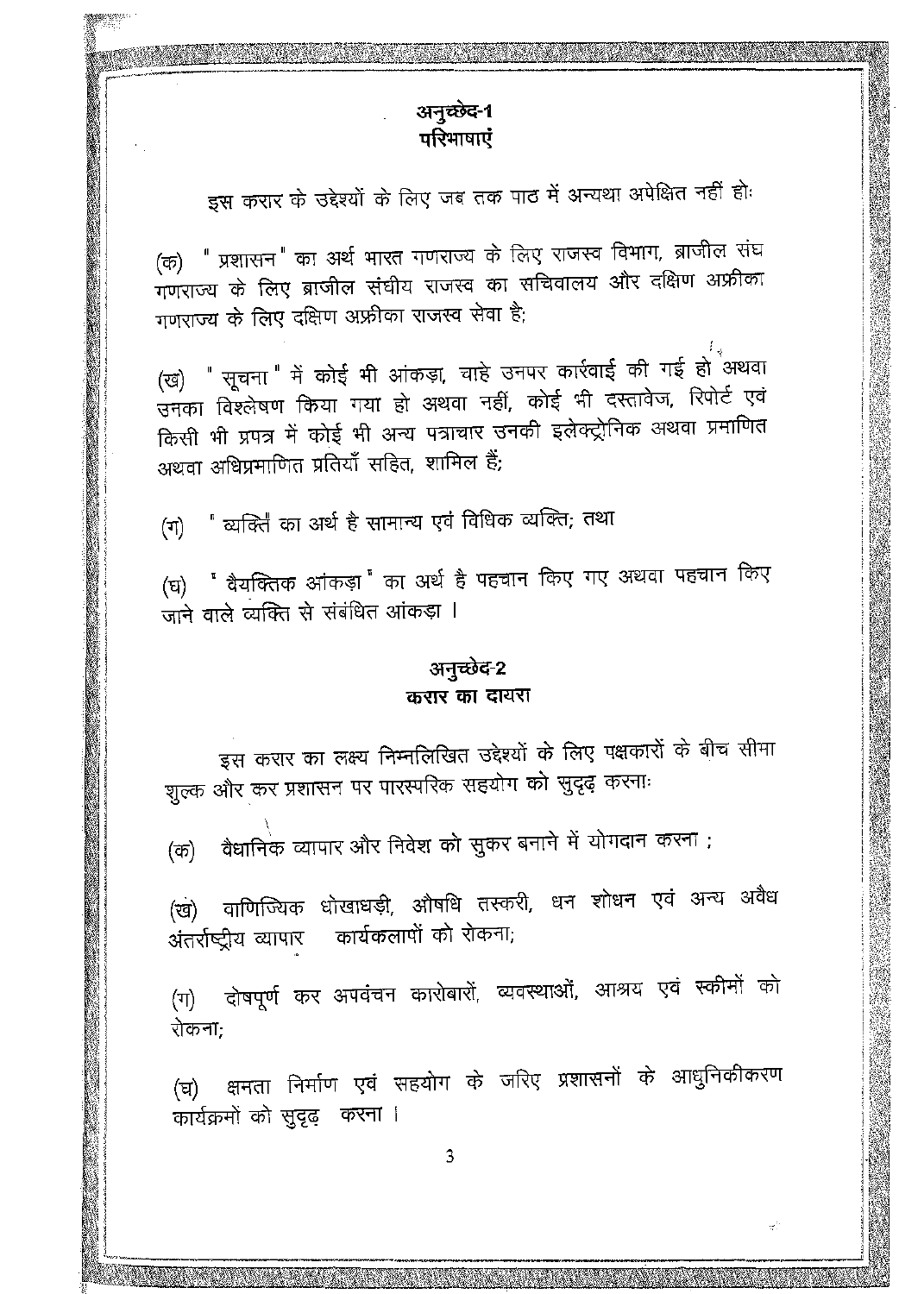# अनुच्छेद-3 सहयोग के क्षेत्र

इस करार के उद्देश्यों में सहयोग के विशिष्ट क्षेत्रों में निम्नलिखित शामिल  $1.$ 쏡.

अंतर्राष्ट्रीय सीमा शुल्क एवं कर तंत्रों का कार्यान्वयन; (क)

(ख) अग्रिम और स्वचालित सूचना विनिमय सहित प्रशासनों के बीच इलेक्ट्रोनिक अंतर-संबंध और सूचना का सामाजिक विनिमय;  $\tilde{E}_k$ 

(ग) सूचना का आदान-प्रदान करना और वृहद आंकड़ा विश्लेषण तथा ऐसे आदान-प्रदान एवं विश्लेषण को सुकर बनाने के लिए तंत्र और प्रणालियों की स्थापना:

जोखिम रूपरेखा और निर्धारण के लिए सामान्य उपागमों का विकास (ਬ) करना:

(ड.) समुचित मूल्यांकन और अंतरण मूल्य तंत्र एवं सहायक प्रणालियों की ख्यापना करना:

(च) अवैध सीमा शुल्क और कर कार्यकलापों के लिए सामान्य उपागमों का विकास करना:

(छ) समकालिक और समन्वित कार्यकलापों के लिए अपेक्षित सीमा शुल्क और कर अपराधों के विशेष प्रकारों का पता लगाने और रोकने के लिए समन्वित विधि प्रवर्तन कार्यकलापों का निष्पादन और समन्वित नियंत्रण अथवा जाँच दलों की स्थापना करना;

(ज) प्रशासनों के बीच व्यापार पचों की स्थापना करना;

आई बी एस ए प्राधिकृत आर्थिक संचालक प्रणाली का विकास और ऐसे (झ) संचालकों को पारस्परिक मान्यता:

(ञ) सूचनाओं का आदान-प्रदान करना और सीमा शुल्क और कर आधुनिकीकरण के सर्वोत्तम संव्यवहार तथा विशेषज्ञता के विशेष क्षेत्र, और

4

 $\tilde{\gamma}^{\prime}$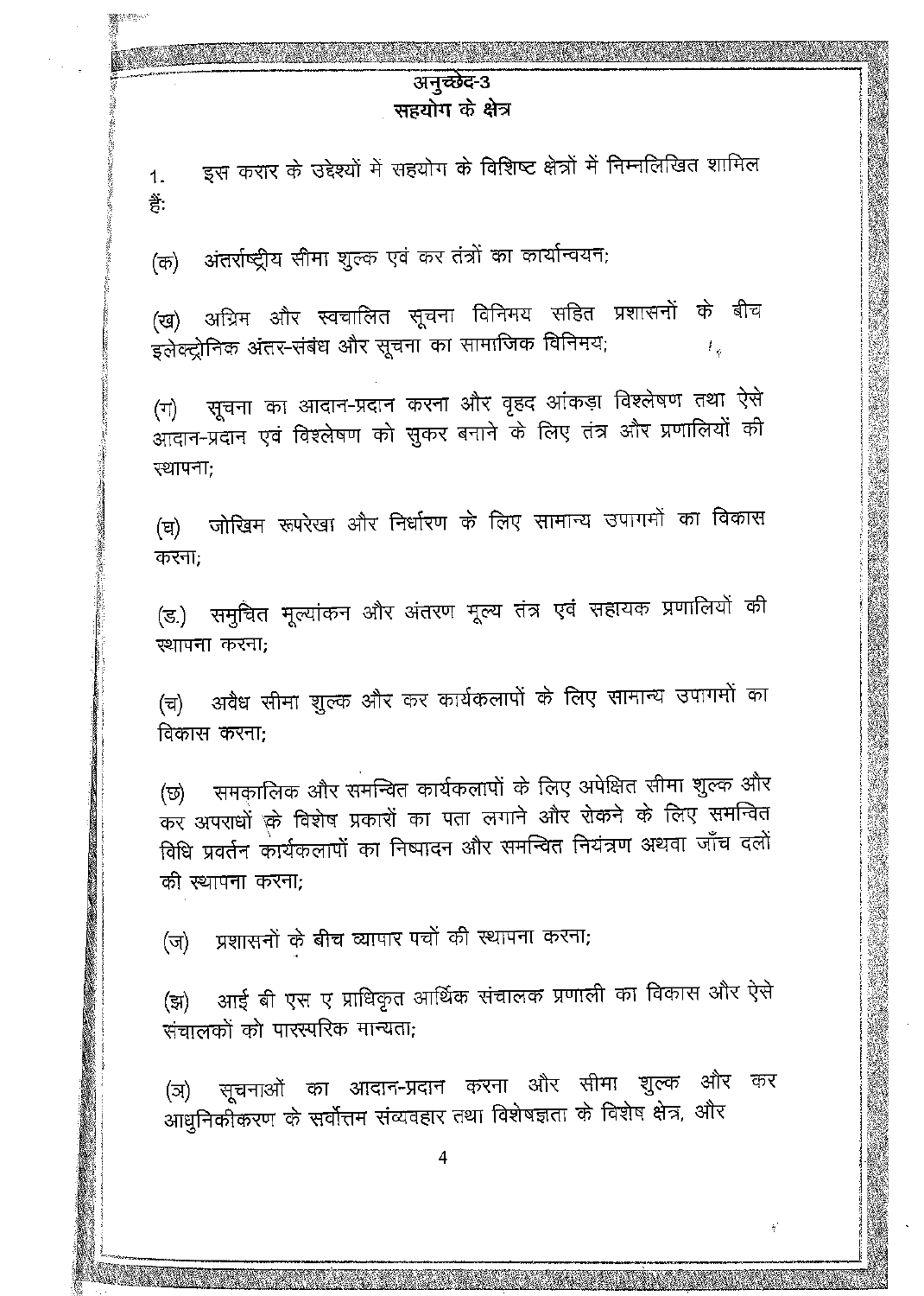(ट) उस अंतरराष्ट्रीय संगठनों में जिसका वे प्रतिनिधित्व करते हैं, में ्<br>पारस्परिक रुप से सहमत अभ्यर्थियों के नामांकन सहित परामर्श के माध्यम से सामान्य स्थितियों का अपनाना ।

प्रशासन इस करार के उद्देश्यों के समर्थन से सहयोग के अतिरिक्त क्षेत्रों  $2.$ की पहचान कर सकता है।

यह करार पक्षकारों के मध्य अथवा उनके मध्य और तीसरे पक्षकार के 3. मध्य हस्ताक्षरित अन्य करारों के साथ-साथ उन करारों और संघियों, जिस्रके वे हस्ताक्षरी हैं. को प्रभावित नहीं करेगा।

अनुरोधकृत पक्षकार के घरेलू कानून और प्रशासनिक प्रावधानों के  $4.$ अनुसार और इसके प्रशासन की क्षमता और उपलब्ध संसाधनों के भीतर इस करार के ढाँचे के भीतर सभी सहायता प्रदान की जायेगी ।

इस करार के प्रावधान किसी व्यक्ति के तरफ से कोई साक्ष्य प्राप्त करने, 5. रोकने अथवा निकालने अथवा सहायता के लिए किसी अनुरोध के निष्पादन को बाधित करने का अधिकार प्रदान नहीं करेंगे ।

# अनुच्छेद-4 सूचना का आदान-प्रदान करना

प्रशासन एक दूसरे को अनुरोध करने अथवा अपनी स्वयं की पहल पर  $1.$ निम्नलिखित से संबंधित उपलब्ध सूचना प्रदान करेंगे ;

(क) सीमा शुल्क और कर अपराधों की रोकथाम एवं पता लगाना;

(ख) ऐसे अपराधों को मुकाबला करने के लिए सीमा शुल्क अथवा कर अपराधों से संबंधित नई प्रवृतियों, साधनों अथवा पद्वतियां;

(ग) किसी सीमा शुल्क अथवा कर अपराध करने वाले ज्ञात अथवा सीमा शुल्क अथवा कर अपराध के संदेहास्पद व्यक्ति; और

अन्य कोई आंकड़े जो प्रशासन को आपदा प्रबंधन में सहायता कर सकते (घ) ਵੇਂ:

أجر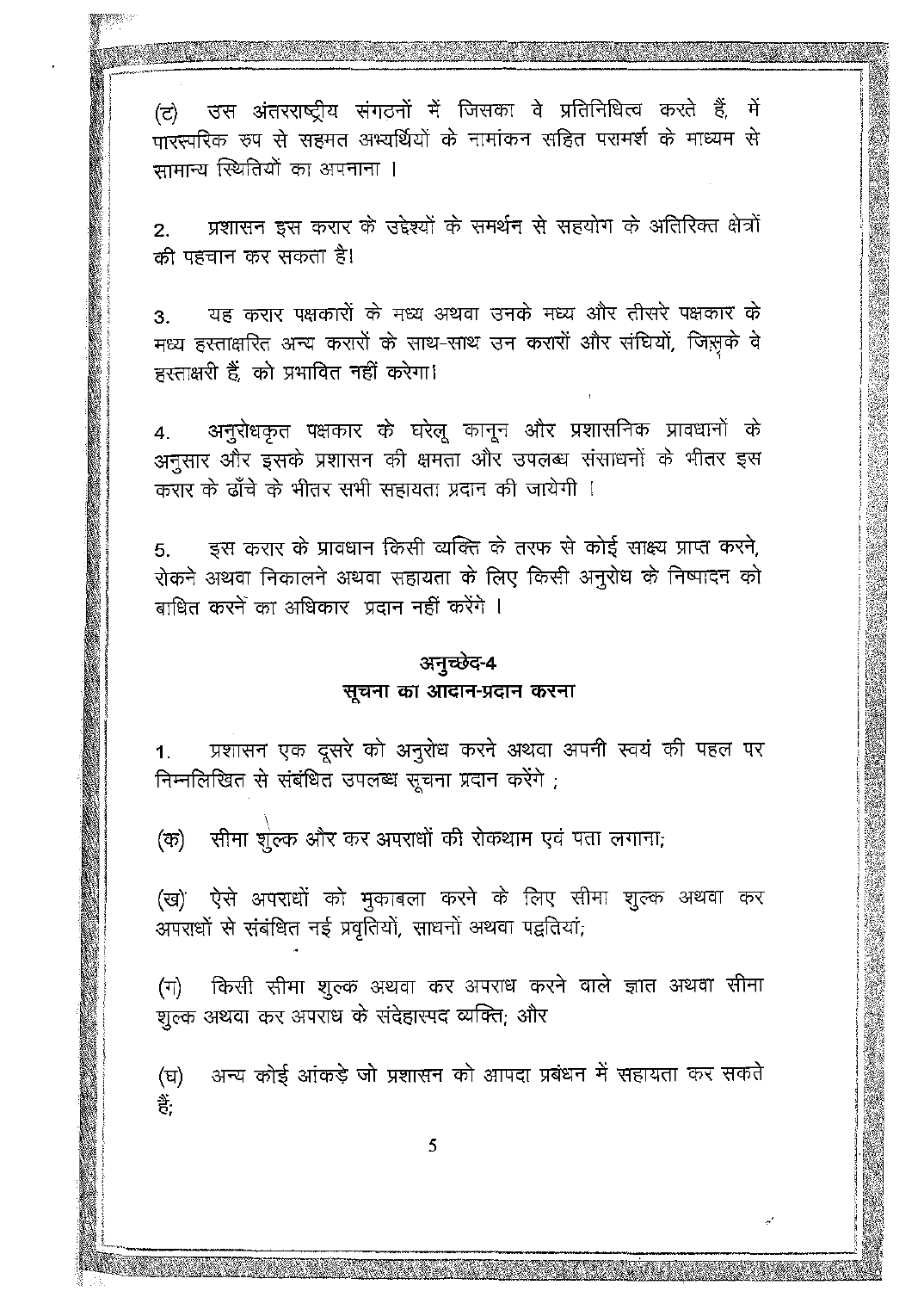(इ.) अन्य कोई सूचना जो इस करार के उद्देश्यों को प्राप्त करने में प्रशासन की सहायता कर सकती है।

# अनुच्छेद-5 क्षमता निर्माण और अनुभव बाँटना

पक्षकारों के प्रशासन निम्नलिखित सीमा शूल्क और कर मामलों में एक दसरे की सहायता करेंगे;

t.

ξÜ,

(क) नई सीमा शुल्क और कर व्यवस्थाओं प्रक्रियाओं और प्रणालियां ।

(ख) एक दूसरे की विधियों, व्यवस्थाओं और प्रक्रियाओं की विशेषज्ञता को ्<br>बांटने और अग्रिम में समझने के प्रयोजनार्थ अधिकारियों और 6ि शिषज्ञों को उपलब्ध कराना:

(ग) प्रणालियों और प्रौद्योगिकी के उपयोग में सूचना और अनुभव का आदान-प्रदान करना:

(घ) सीमा शुल्क और कर विधियों एवं प्रक्रियाओं से सबंधित व्यावसायिक वैज्ञानिक और तकनीकी आंकड़ों का आदान-प्रदान करना; और

(ड.) सीमा शुल्क और कर प्रशासन पर संयुक्त अध्ययन और परियोजनाएं आरंभ करना !

# अनुच्छेद-6 सहायता का निष्पादन

 $\setminus$ 

1. उक्त पक्षकार उन कार्यकलापों को जो समय सीमा में निष्पादित की जानी आवश्यक और अपेक्षित हैं, सहित सहयोग के विकास के लिए उनके हित के क्षेत्रों की पहचान करेंगे ।

प्रत्येक पक्षकार इस करार के निष्पादन के लिए अग्रिम पारस्परिक  $2.$ सहयोग के लिए और प्रचालनात्मक तरीकों में तालमेल के लिए संपर्क बिन्दु के रुप में कार्य करने के लिए अपने प्रशासन के एक अधिकारी को पदनामित करने के लिए जिम्मेदार होंगे ।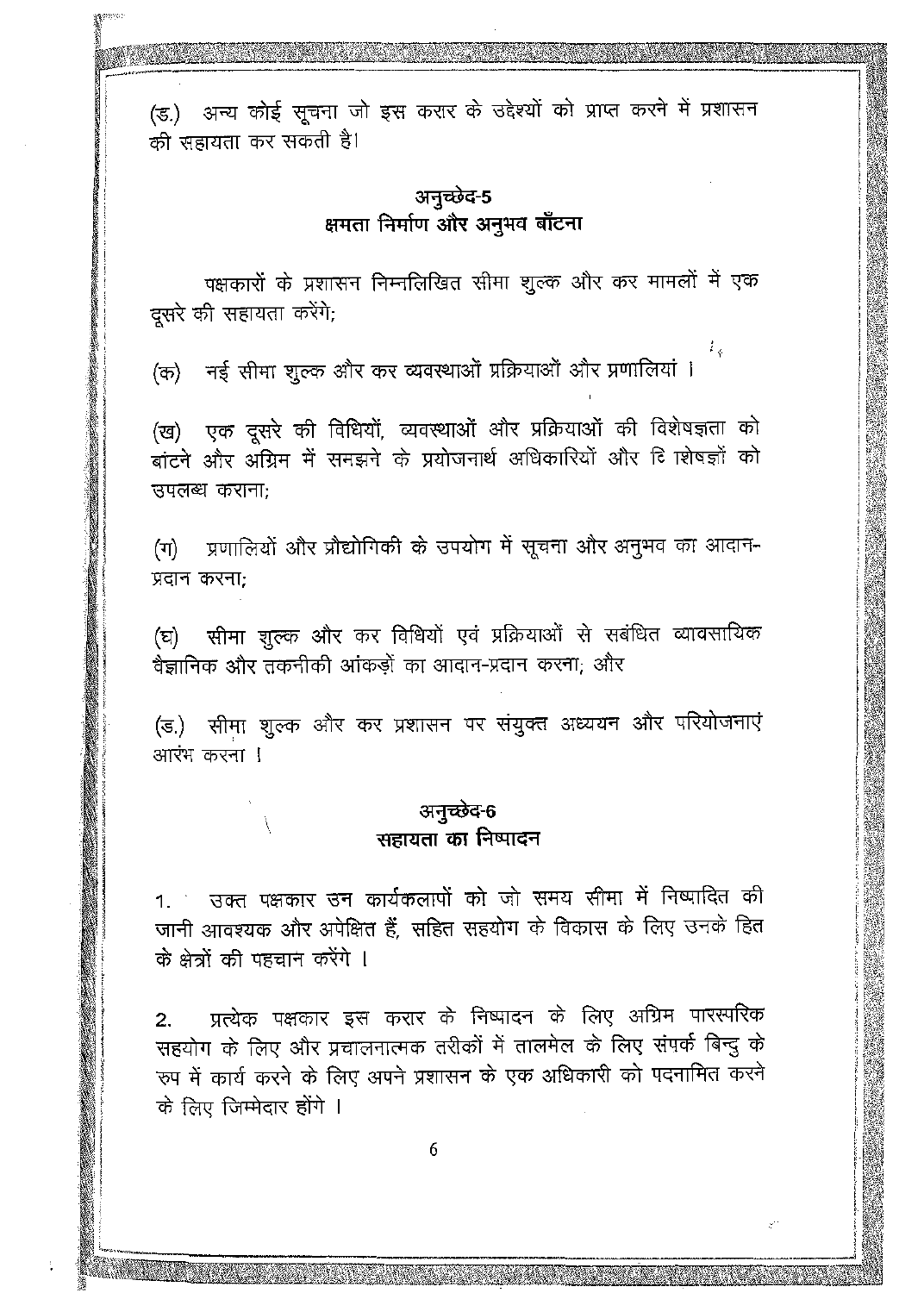पक्षकार उन तरीकों के साथ-साथ, जिसके अनुसार लागत को वहन किया जायेगा; उन शर्तों और दशाओं को भी निर्धारित करेंगे जिनके तहत् सहयोग किया जायेगा!

> अनुच्छेद-8 सूचना की गोपनीयता

λg.

इस करार के अंतर्गत प्रदान की गई कोई भी सूचना गोपनीय प्रकृति की होगी और इसे उसी प्रकार का संरक्षण और गोपनीयता प्रदान की जायेगी जिस प्रकार सूचना देने वाले पक्षकार की घरेलू विधि के अंतर्गत उसी प्रकार की सूचना को मिलता है। सूचना के प्रयोग में किसी भी प्रकार के प्रतिबंध के बारे में सूचना पाने वाले पक्षकार को लिखित रूप में सूचित किया जायेगा।

# अनुच्छेद-9 अनुबंध

प्रशासन ऐसे अनुबंधों को अपनायेंगे जो इस करार के क्रियान्वयन में जरुरी होंगे । ऐसे अनुबंध पक्षकारों द्वारा अपनी-अपनी संवैधानिक आवश्यकताओं के अनुसार अनुमोदित किये जाने के पश्चात ही लागू होंगे और इस करार के अभिन्न भाग होंगे ।

# अनुच्छेद-10 करार का क्रियान्वयन

इस करार का क्रियान्वयन पक्षकारों की सहमति प्राप्त प्रक्रिया और संसाधनों की उपलब्धता के अधीन होगा ।

# अनुच्छेद-11 प्रवर्त्तन

यह करार पक्षकारों के हस्ताक्षर किये जाने के बाद प्रवर्त्तन में आयेगा !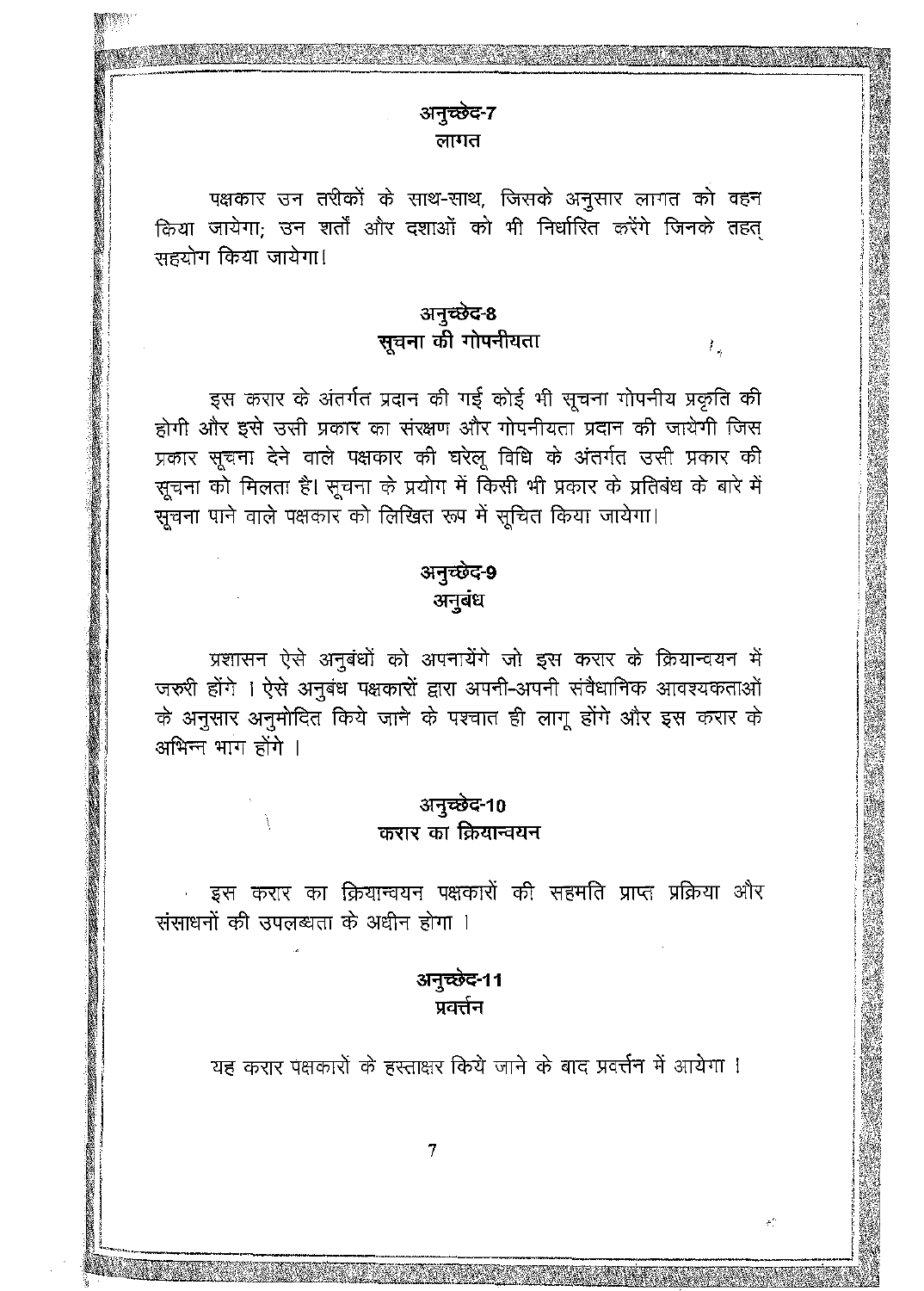# अनुबंध-12 अवधि और समापन

इस करार की अवधि असीमित है, लेकिन कोई भी पक्षकार किसी भी  $1.$ समय दूसरे पक्षकार को राजनयिक माध्यमों से लिखित रूप में अवगत कराकर इसे समाप्त कर सकता है।

2. - दूसरे पक्षकार को इस अधिसूचना को समाप्त किये जाने के आशय से अ वगत कराये जाने की तारीख से 6 माह की अवधि के पश्चात यह अधिसूचना समाप्त समझी जायेगी । समापन के समय जारी रहने वाली प्रक्रियायें, इस समापन के बावजूद, इस करार के प्रावधानों के अनुसार पूरी की जायेंगी ।

# अनुच्छेद-13 संशोधन

पक्षकार किसी भी समय लिखित रुप में पारस्परिक सहमति से इस करार में संशोधन कर सकते हैं।

यह करार अपनी-अपनी सरकारों द्वारा विधिवत प्राधिकृत किये गये निम्नलिखित हस्ताक्षर कर्ताओं के समक्ष

तथा अंग्रेजी भााओं में तीन प्रतियों में सम्पन्न हुआ। सभी पाठ समान रुप में प्र ामाणिक होंगे ।

भारत गणतंत्र

की सरकार की ओर से

Tondia

ब्राजील, सप्राय

गणतंत्र की सरकार की ओर से

Brosil

NGTerma

दक्षिण अफ्रीका गणतंत्र की सरकर की ओर से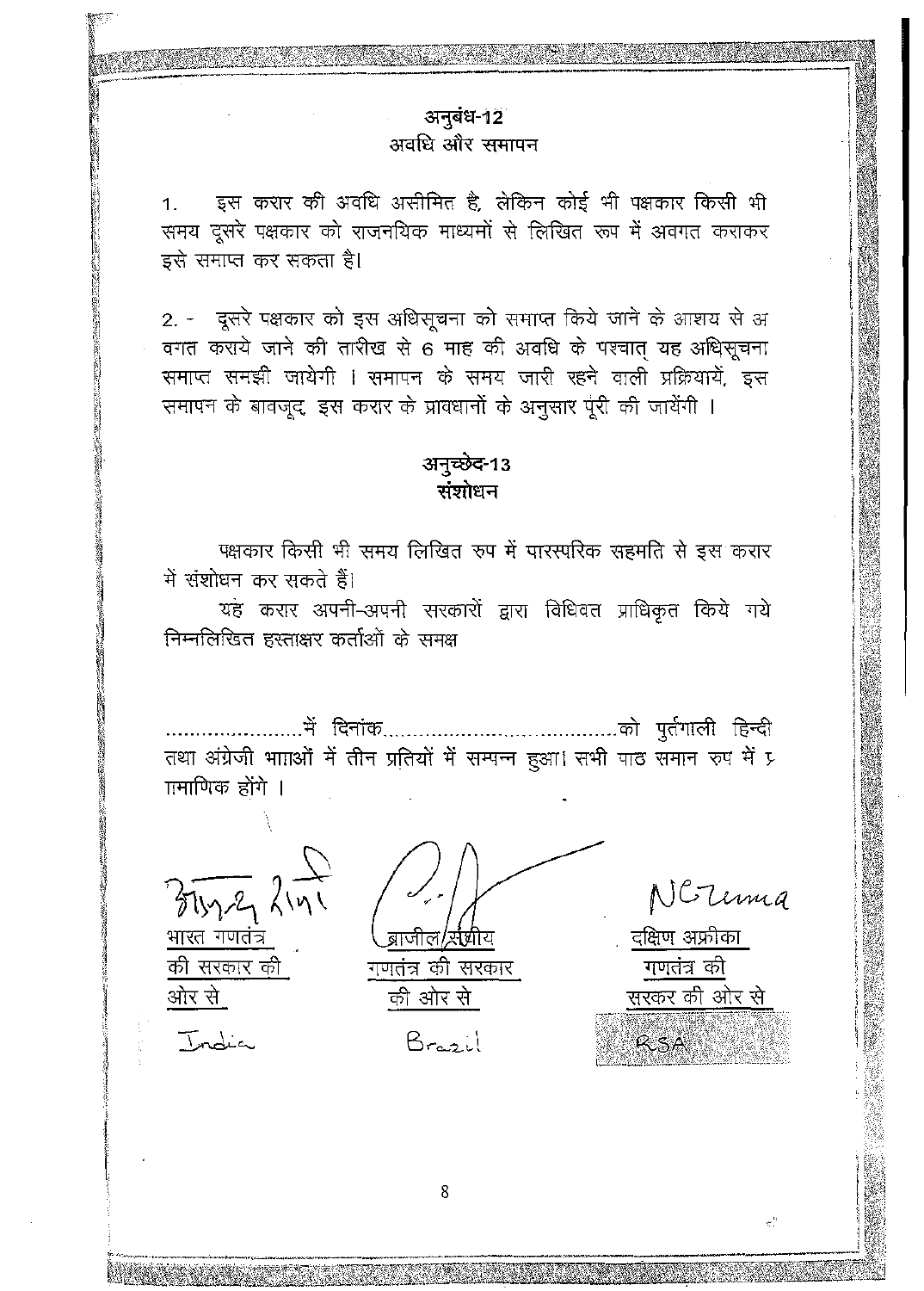### ACORDO SOBRE COOPERAÇÃO DAS ADMINISTRAÇÕES ADUANEIRAS E TRIBUTÁRIAS ENTRE O GOVERNO DA REPÚBLICA DA ÁFRICA DO SUL, o GOVERNO DA REPUBLICA DA iNDIA E 0 GOVERNO DA REPÚBLICA FEDERATIVA DO BRASIL

### Preâmbulo

o Governo da Republica da Africa do SuI,

o Governo da Republica da fndia

e

o Governo da Republica Federativa do Brasil **(doravante denominados "as Partes"),**

Reconhecendo os objetivos do Fórum de Diálogo Índia - Brasil **- "Africa do SuI em promover estreita coordenayao sabre temas mundiais e incentivar a cooperayao trilateral em areas setoriais;**

**Reconhecendo ainda a importancia dos existentes e crescentes vinculos economicos e comerciais entre India, Brasil e Africa do SuI, e desejosos em contribuir ao desenvolvimento harmonica desses vinculos;**

**Tendo em conta que <sup>0</sup> efetivo cumprimento da legislayao tributaria e aduaneira pade promover as interesses econ6micos, fiscais e comerciais das Partes;**

Ą.

**Acreditando que a cooperayao entre Administrayoes Aduaneiras e Tributarias promovera efetivo cumprimento, facilitara <sup>a</sup> a<;ao contra violayoes alegislayao aduaneira <sup>e</sup>**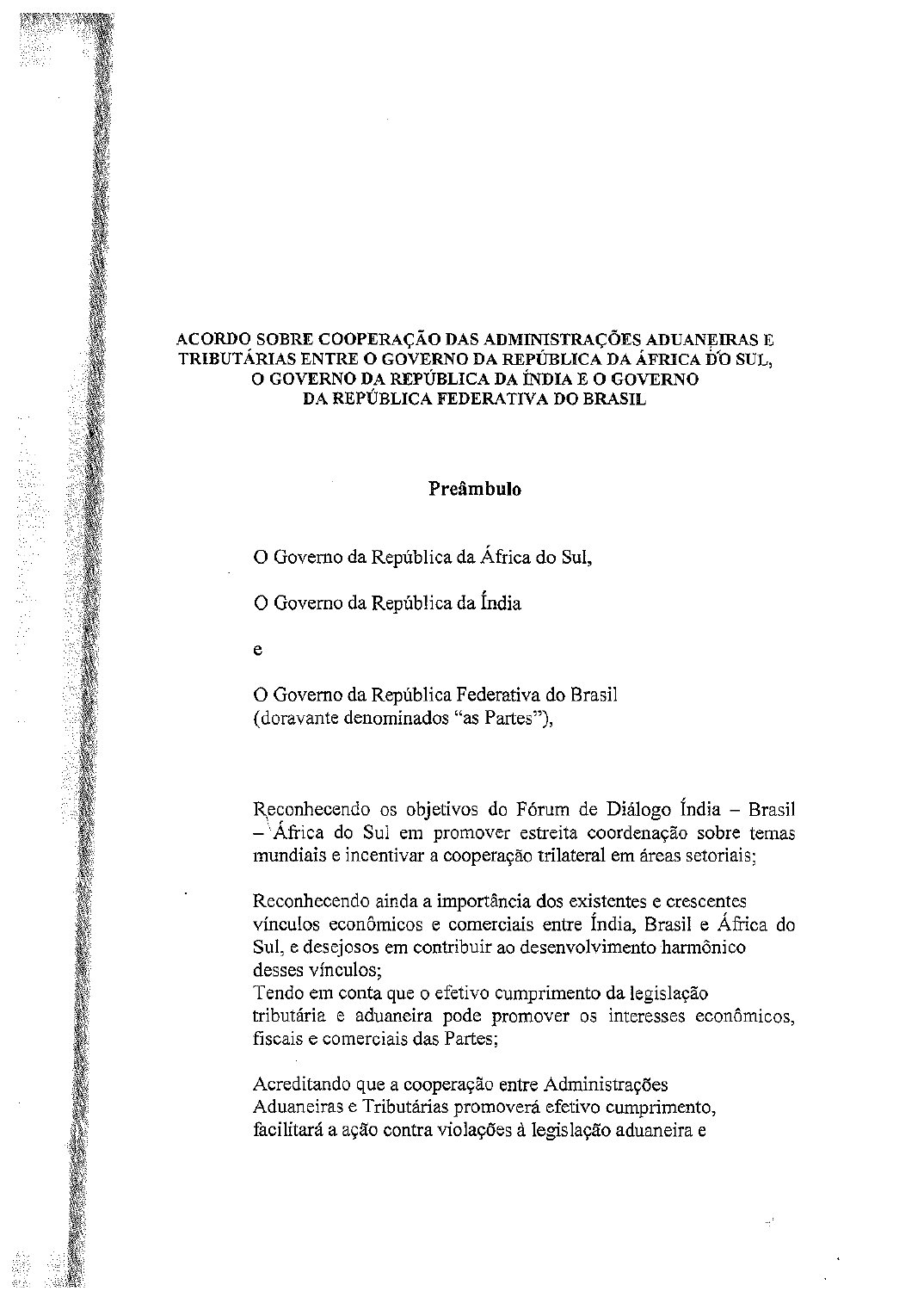tributária e contribuirá para a modernização de suas respectivas Administrações Aduaneiras e Tributárias;

Aereditando aindaque, para aleanyar este objetivo, existe a necessidade de se aprofundar e evidenciar a cooperayao entre as Administrayoes Aduaneiras e Tributarias e de se intercambiar experiências e melhores práticas;

 $^{\prime}$  . Considerando as obrigações sob as Convenções Internacionais ja aceitas ou requisitadas pelas Partes;

Atentos aos Acordos Aduaneiros e Tributarios entre as Partes que fornecem uma base legal para a cooperação pretendida neste Acordo;

Acordaram 0 seguinte:

 $\setminus$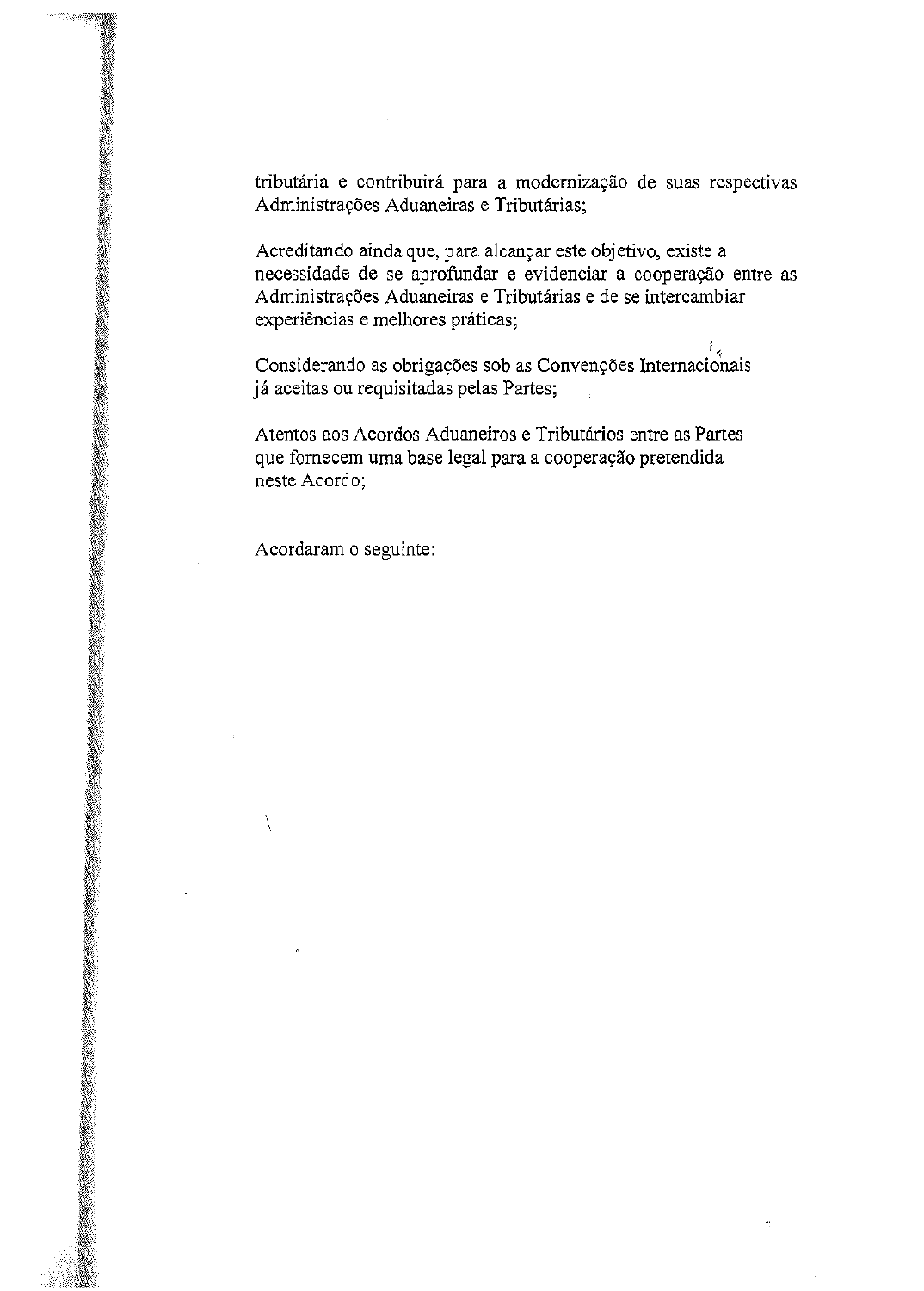### Definições

**Para fins do presente Acordo, a nao ser que <sup>0</sup> contexta** imponha interpretação diferente:

- a) "Administração" significa, para a República da Índia, o Departamento de Receita, para a República Federativa do Brasil, a Secretaria da Receita Federal do Brasil, e para a Republica da África do Sul, o Serviço de Receita da África do Sul;
- b) **"informayao" inclui qualquer dado, processado, analisado ou nao, qualquer documenta, relat6rio e outros formatas de comunica9ao, incluindo suas c6pias eletr6nicas, certificadas ou autenticadas;**
- c) **"pessoa" significa tanto pessoa fisica ou juridica; e**
- d) "dados pessoais" significa qualquer dado referente a uma pessoa **identificada ou identificavel.**

### Artigo 2

### Ambito do Acordo

**Este Acordo visa a fortalecer a cooperayao mutua entre as p.artes em relayao Ii administrayao aduaneira e tributaria com os** objetivos de:

- **a) contribuir para a facilita9ao de comercio e investimentos legitimos;**
- b) combater a fraude comercial, o contrabando, o tráfico de drogas, **a lavagem de dinheiro e outras atividades comerciais**  $internacionais$  *internacionais ilícitas*:
- c) **controlar a elisao fiscal abusiva feita por meio de transa<;:oes, arranjos, abrigos e esquemas; e**
- d) fortalecer os programas de modernização das Administrações **por meio do incremento de capacidades e coopera<;:ao.**

 $e^{\prime}$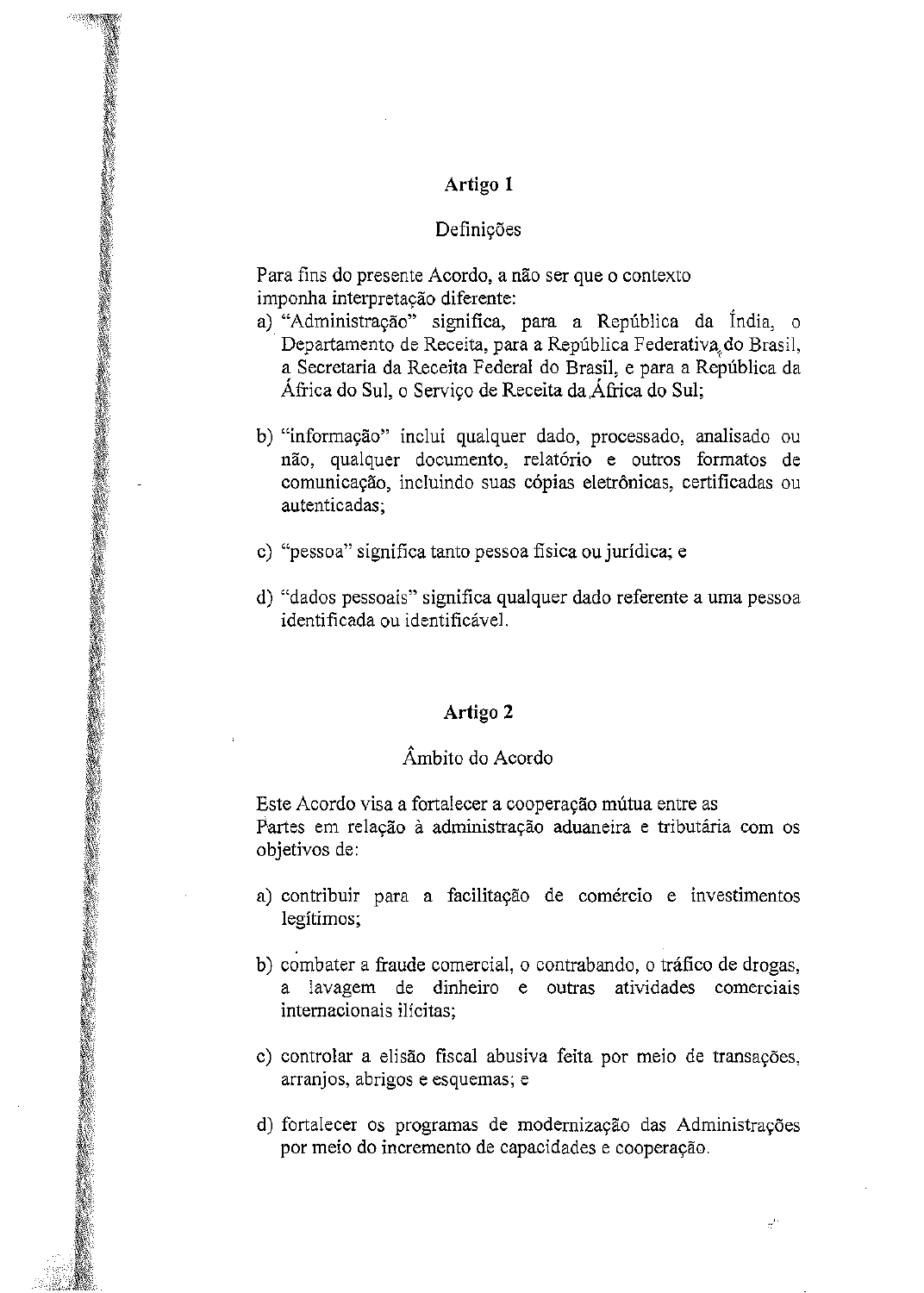# Áreas de Cooperação

1.

As áreas específicas de cooperação em consonância com os objetivos deste Acordo incluem: ,,

- , a) a implementação de Instrumentos Aduaneiros e Tributários Internacionais;
- b) 0 desenvolvimento de interconectividade eletr6nica e 0 intercâmbio de informações em tempo real entre as Administrações, incluindo o intercâmbio automático e antecipado de informações;
- c) o intercâmbio de informações, a análise comparativa de dados e o estabelecimento de mecanismos e sistemas que facilitem tal intercâmbio e análise:
- d) o desenvolvimento de abordagens comuns em relação à definição e avaliação dos riscos;
- e) o estabelecimento de mecanismos apropriados de valoração e de preços de transferência e de sistemas de apoio;
- f) o desenvolvimento de abordagens comuns em relação a ilícitos aduaneiros e tributarios;
- g) a execução de atividades coordenadas para o cumprimento das leis e 0 estabelecimento de equipes coordenadas de controle ou investigayao para detectar e prevenir tipos particulares de crimes aduaneiros e tributários que requerem atividades simultâneas e coordenadas;
- h) o estabelecimento de canais entre as Administrações visando ao comercio;
- i) o desenvolvimento de um sistema de Operadores Econômicos Autorizados do IBAS e o reconhecimento mútuo de tais Operadores;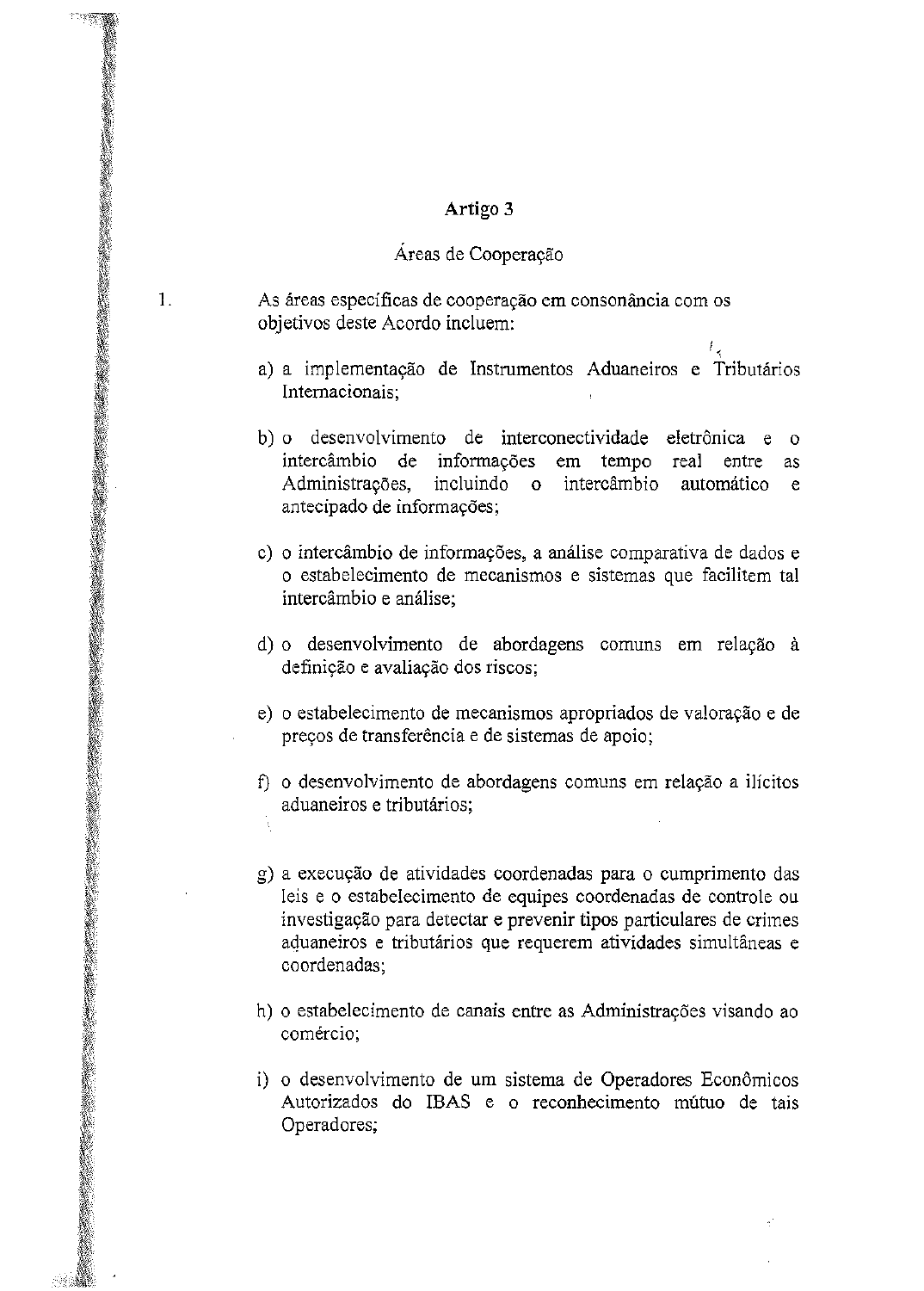- j) a troca de informações e melhores práticas em relação à modernizayao aduaneira e tributaria e a areas especificas de notorio conhecimento; e
- k) a adoção, por meio de consultas, de posições comuns, incluindo a indicayao de candidatos mutuamente acordados, em organismos intemacionais nos quais sejam representados.

, r "

- $\overline{2}$ . As Administrações poderão identificar áreas adicionais de cooperação em consonância com os objetivos deste Acordo.
- Este Acordo não afetará outros Acordos assinados entre as 3. Partes, ou entre elas e terceiros, assim como Acordos e Tratados dos quais sejam signatárias.
- 4. Toda assistência dentro do marco deste Acordo deverá ser fornecida em consonância com as leis domésticas e provisões administrativas da Parte requerida e dentro da competencia e recursos disponíveis da respectiva Administração.
- 5. As provisões deste Acordo não estabelecerão direito a qualquer pessoas de obter, ocultar ou excluir qualquer evidencia ou impedir a execução de um pedido de assistência.

### Artigo 4

À

### Intercâmbio de Informações

As Ádministrações trocarão entre si, a pedido ou por iniciativa própria, qualquer informação disponível referente a:

- a) prevenção e detecção de infrações aduaneiras ou tributárias;
- b) novas formas, meios ou métodos relacionadas a infrações aduaneiras ou tributárias e técnicas para combater tais infrações;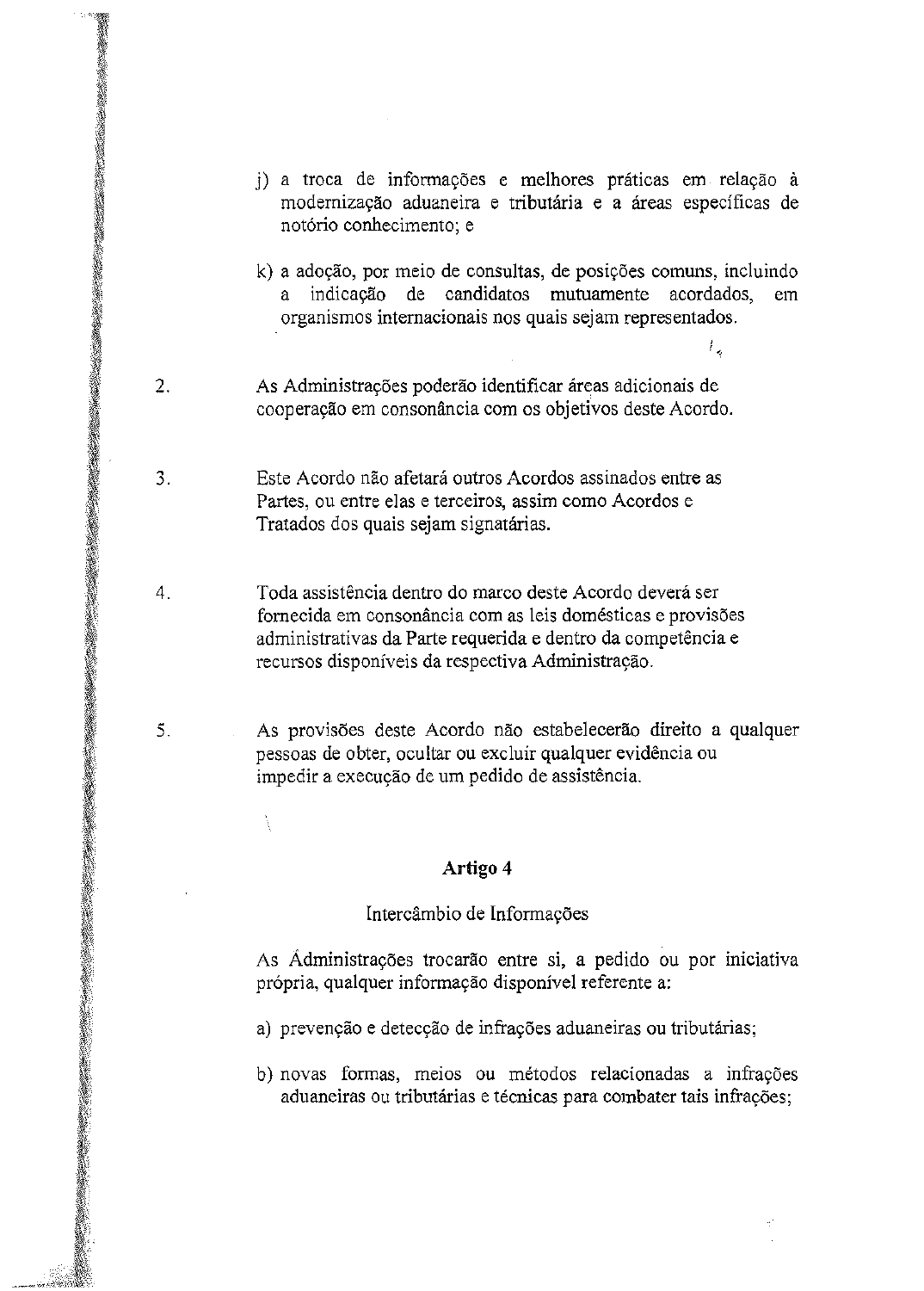- c) pessoas que tenham cometido uma infração aduaneira ou tributaria;
- d) quaisquer outros dados que possam auxiliar as Administrações no gerenciamento de risco, e
- e) quaisquer outras informações que possam auxiliar as Administrações a atingir os objetivos deste Acordo. !

Aumento de Capacidade e Compartilhamento de Experiências

As Administrações das Partes deverão cooperar entre si em assuntos aduaneiros e tributarios incluindo:

- a) novos processos, procedimentos e sistemas aduaneiros e tributarios;
- b) a disponibilização de funcionários ou peritos com o objetivo de compartilhar conhecimento notório e facilitar o entendimento das leis, processos e procedimentos de cada um;
- c) o intercâmbio de informação e experiência no uso de sistemas e tecnologias;
- d) o intercâmbio de dados profissionais, científicos e técnicos, relativos a leis e procedimentos aduaneiros e tributarios; e
- e) a iniciação de estudos e projetos conjuntos em administração aduaneira e tributaria.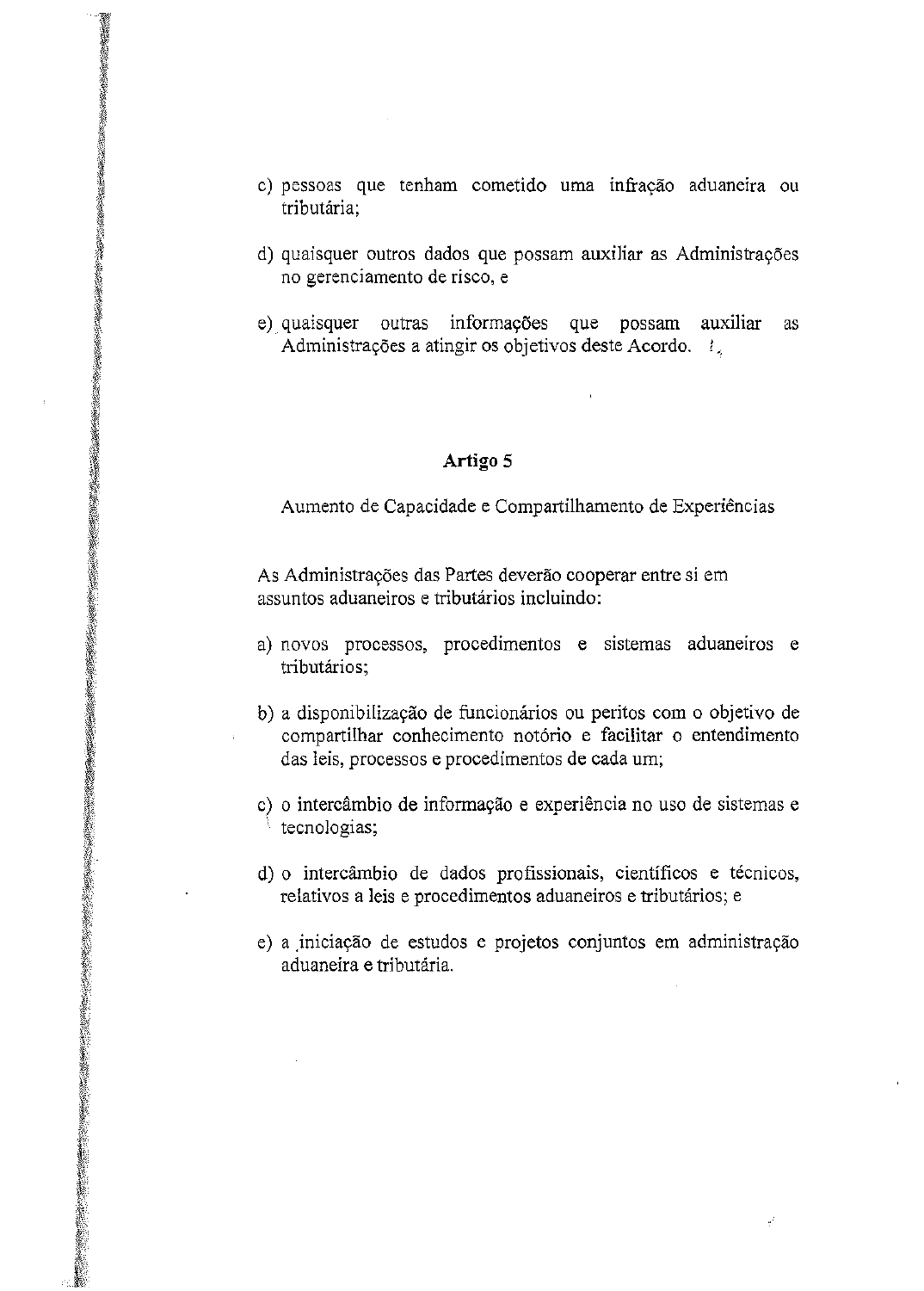## Cumprimento da Assistência

1. As Partes deverao identificar as areas que considerem de interesse para o desenvolvimento de cooperação, incluindo as atividades que precisam ser executadas e os períodos de tempo requeridos.

2. Cada Parte será responsável por designar um funcionário de sua Administração para atuar como ponto de contato para avançar na cooperação mútua e coordenar as atividades operacionais para 0 cumprimento deste Acordo.

## Artigo 7

### Custos

As partes deverão definir os termos e condições sob os quais a cooperac;ao sera executada, assim COmo a forma como os custos serão lidados.

# Artigo 8

Confidencialidade das Informações

X

Qualquer informação comunicada em qualquer forma no âmbito deste Acordo deverá ser tratada como confidencial e deverá pelo. menos ser concedida proteyao <sup>e</sup> confidencialidade similar a concedida ao mesmo tipo de infonnayao no ambito da administrayao dornestica da Parte que a recebe. Qualquer restrição no uso da informação deverá ser notificada por escrito à Parte que receberá aquela informação.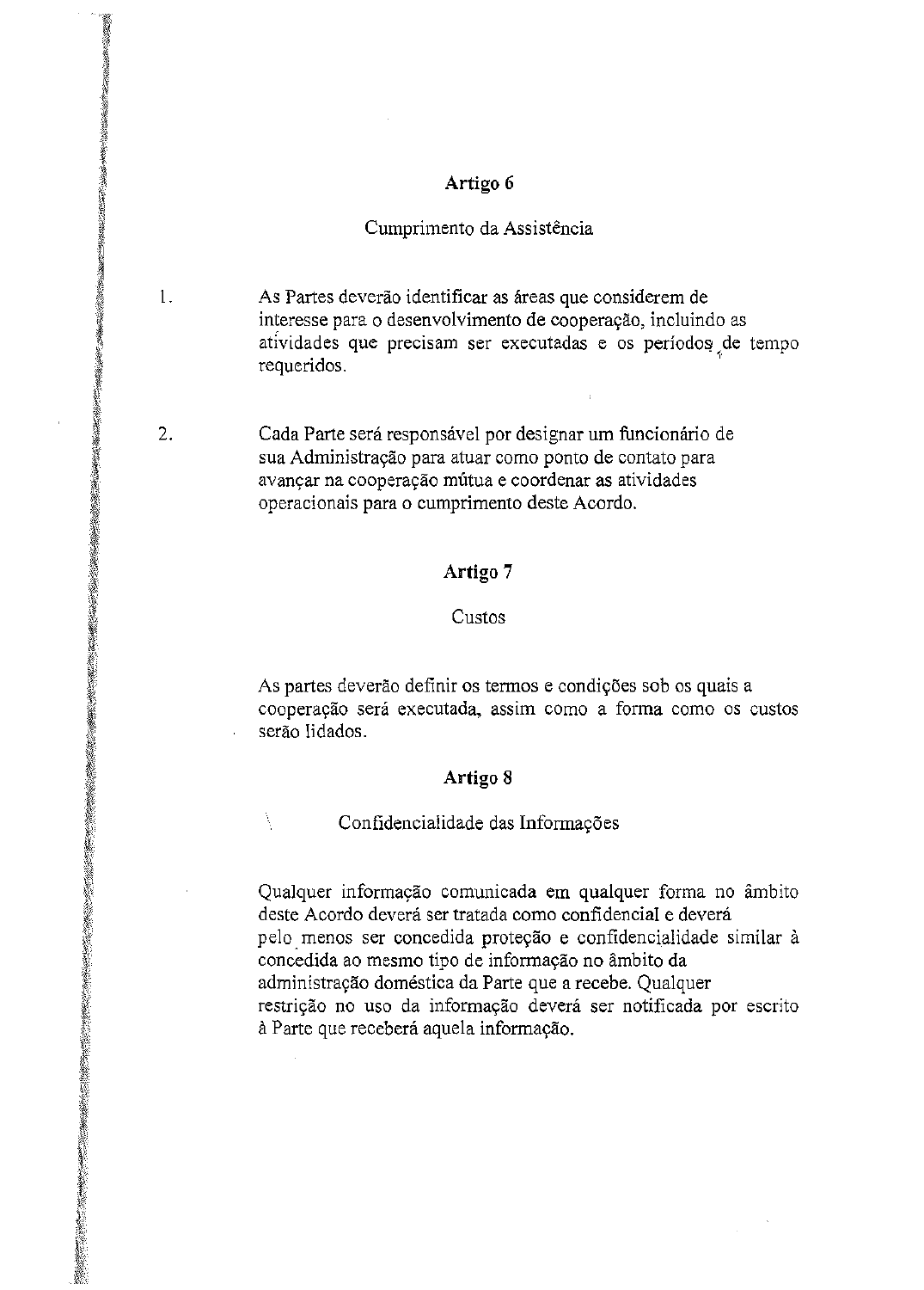### Anexos

As Administrações deverão adotar Anexos conforme necessário para facilitar a implementayao deste Acordo. Tais Anexos deverão entrar em vigor após aprovação pelas Partes, em consonância com suas necessidades constitucionais e deverão fazer parte integral deste Acordo.

# Artigo 10

### Implementação do Acordo

A implementação deste Acordo deverá estar sujeito aos procedimentos acordados pelas Administrações e disponibilidade de recursos.

# Artigo 11

 $\mathcal{L}$ 

### Entrada em vigor

Este Acordo entrara em vigor no ato de sua assinatura pelas Partes.